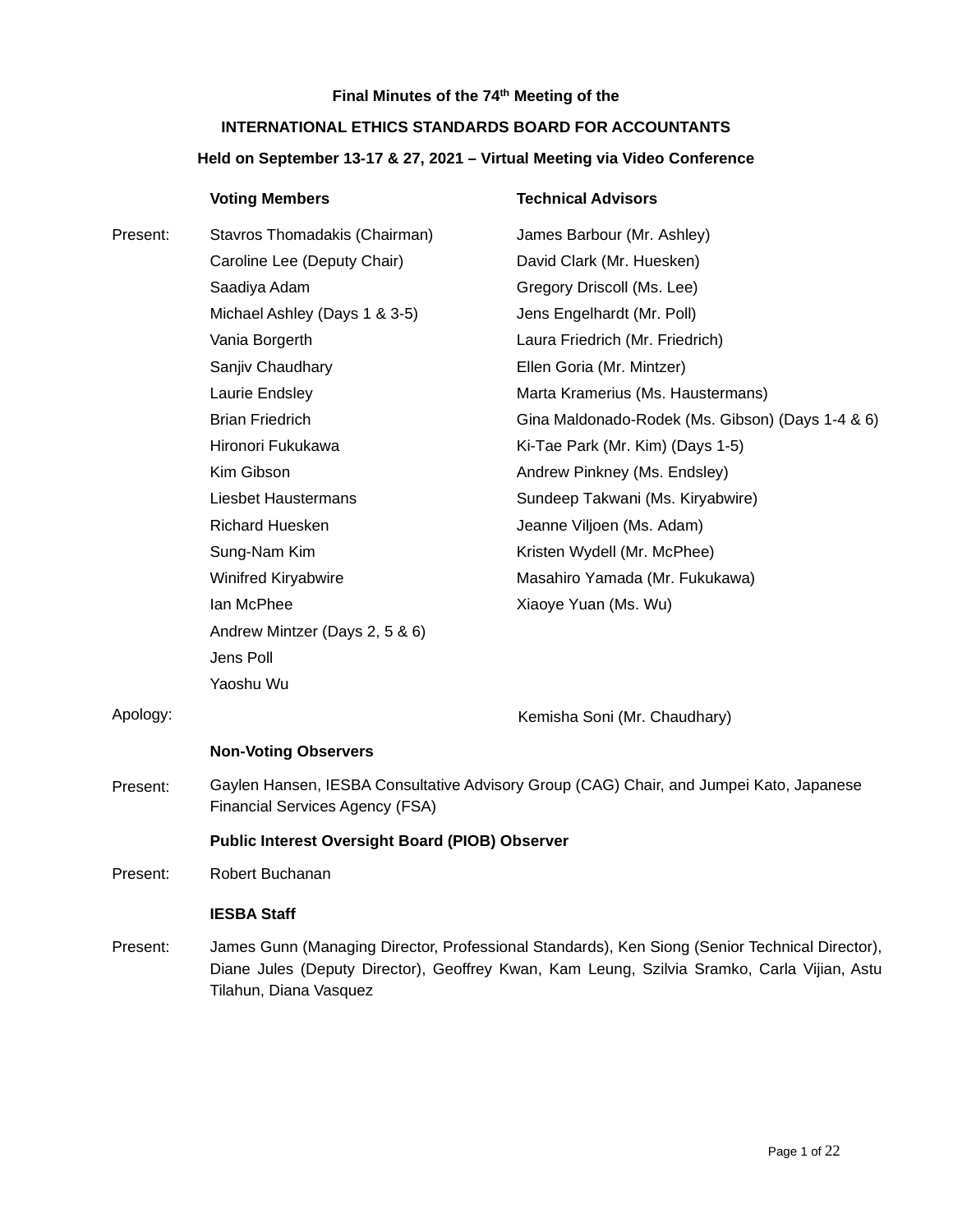# **1. Opening Remarks**

## WELCOME AND INTRODUCTIONS

Dr. Thomadakis welcomed all participants and public observers to the meeting. He also welcomed Ms. Sylvie Soulier, Chair of the Engagement Team – Group Audits Independence (ET-GA) Task Force; Ms. Denise Canavan, Member of the ET-GA Task Force; Mr. Richard Fleck, Chair of the Long Association Postimplementation Review (LAPIR) Working Group and member of the Benchmarking and NAS & Fees Rollout Working Groups (WGs); Ms. Michelle Brody, IFAC Head of Intellectual Property (for the session on eIS); and Messrs. Scott Hanson and David Madon, IFAC Directors, Public Policy and Regulation (for the presentation on developments in sustainability assurance). Dr. Thomadakis gave a special welcome to Mr. Peter Oastler on joining the Benchmarking WG as an external expert. In addition, he welcomed Ms. Josephine Jackson, the Definitions of Listed Entity and Public Interest Entity (PIE) Task Force IAASB correspondent member and member of the International Auditing and Assurance Standards Board (IAASB) for the PIE session. Dr. Thomadakis acknowledged and credited the IESBA's virtual meeting arrangements for the significant increase in access to public observers who observed the 2020 and 2021 Board meetings live via the IESBA's YouTube Channel.

Among other matters, Dr. Thomadakis highlighted the following in his introductory briefing to the Board:

- The activities of the Planning Committee during the quarter which included updates on workstreams and the meeting with representatives of the International Forum of Independent Audit Regulators (IFIAR) Standards Coordination Working Group; consideration of the PIOB's updated list of public interest issues as of August 2021; review of the revised proposed guidelines for IESBA involvement in the development of non-authoritative material (NAM); an update on the transition planning regarding the Monitoring Group recommendations to strengthen the international audit and ethics standard-setting system; and an update on a recent discussion between IESBA and IAASB leaderships with the Sustainability Task Force of the International Organization of Securities Commissions (IOSCO).
- The outreach activities since the June 2021 IESBA meeting.

# APPROVAL OF MINUTES

The IESBA approved the minutes of the June 2021 public session as amended.

# **2. Definitions of Listed Entity & Public Interest Entity**

Mr. Ashley introduced the session by providing a high-level breakdown of the 69 respondents that had submitted comment letters to the Exposure Draft, *[Proposed Revisions to the Definitions of Listed Entity and](https://www.ethicsboard.org/publications/proposed-revisions-definitions-listed-entity-and-public-interest-entity-code)  [Public Interest Entity in the Code](https://www.ethicsboard.org/publications/proposed-revisions-definitions-listed-entity-and-public-interest-entity-code)* (PIE ED). He also informed the Board that representatives from both the IAASB CAG and the IESBA CAG were generally supportive of the Task Force's proposals at the September 2021 joint-CAG session.

Mr. Ashley summarized the significant comments received to Questions 1 to 14 in the PIE ED as well as the Task Force's responses to those comments and its revised proposals. He also provided a high-level overview of the IAASB's preliminary discussion on respondents' feedback to Question 15 of the ED that pertains to IAASB-related matters.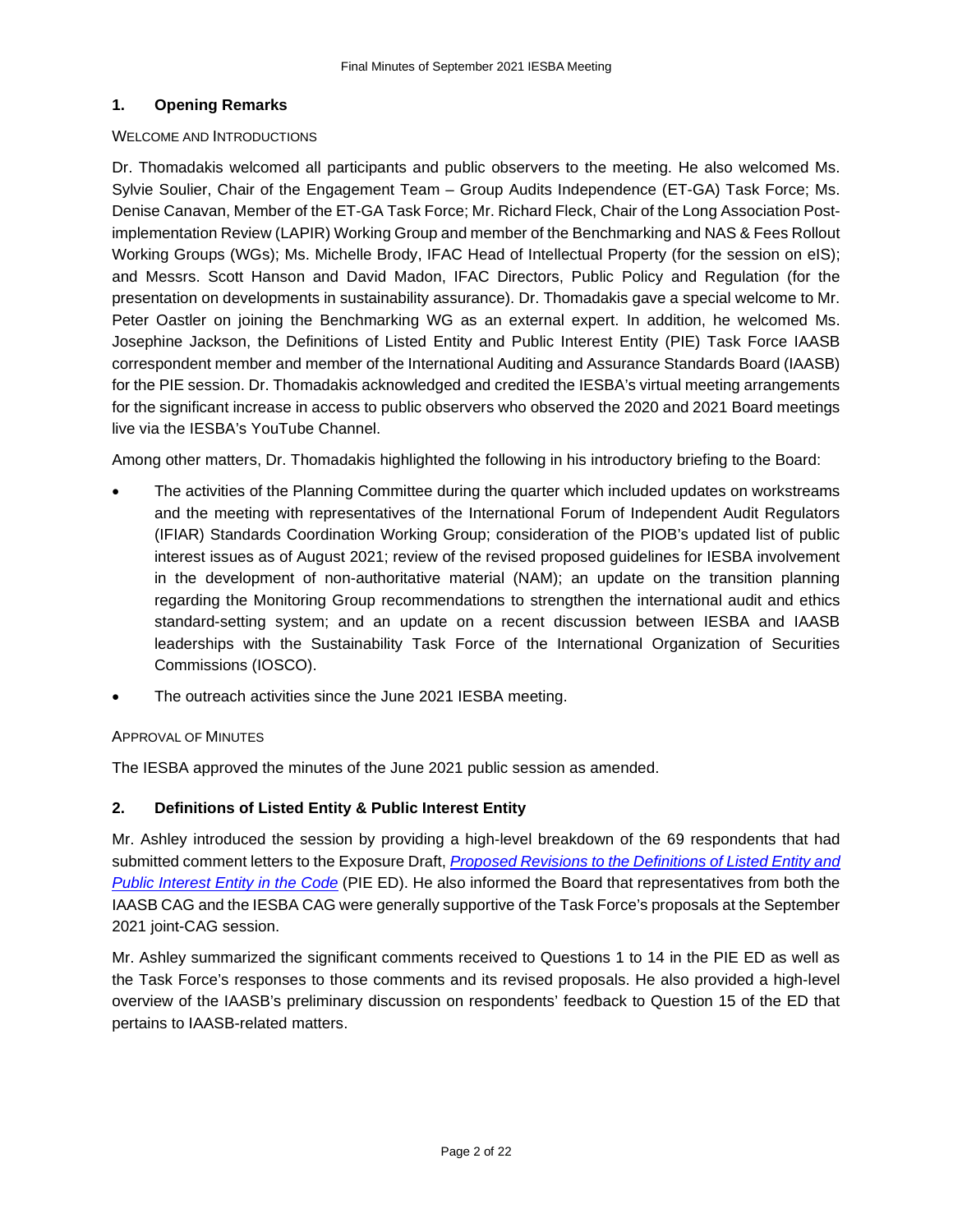#### OVERARCHING OBJECTIVE

The IESBA was generally supportive of the Task Force's responses and its proposed revisions to paragraphs 400.8 to 400.10. Amongst other matters, the following comments were raised by IESBA members:

- How the overarching objective set out in paragraph 400.8 relates to "non-PIEs" with respect to which firms have determined to apply the independence requirements for the audits of PIEs in accordance with paragraph 400.17 A1. In response, Mr. Ashley agreed that the Task Force would review paragraph 400.17 A1 with a view to clarifying that there was not a separate category of "non-PIE" PIEs, but rather that firms may determine that certain additional entities should in fact be treated as PIEs for independence purposes.
- Whether the Task Force's proposed refinement to paragraph 400.8 sufficiently explains the term "financial condition" as some might perceive "financial well-being" as simply a synonym. In response, Mr. Ashley pointed out that the proposed refinement should further reinforce the concept to stakeholders and that the Task Force intends to include further explanations in the Basis for Conclusions.

#### APPROACH TO DEVELOPING THE PIE DEFINITION

The IESBA continued to express support for the overall approach to developing the PIE definition proposed in the PIE ED. This overall approach or framework included, amongst other matters, a top-down list of mandatory categories of PIEs in the Code that require refinement at the local level and a bottom-up list of categories that might be added by the relevant local bodies.

#### PUBLIC TRADED ENTITY

The IESBA generally supported the Task Force's proposal to retain the term "publicly traded entity" as a replacement for the term "listed entity" and agreed that the term "financial instruments" does not need to be defined in the Code. The IESBA was also supportive of the Task Force's proposed description of "listed entity" as an example of a publicly traded entity.

Amongst other matters, the following comments were raised by IESBA members:

- Whether the proposed phrase "traded through a publicly accessible market mechanism" is sufficiently clear. In response, Mr. Ashley pointed out that it will depend on the specific circumstances such as whether a potential party is seeking a bilateral trade via the assistance of a broker or whether there is a public market for the financial instruments to be traded.
- Whether the word "example" in the description relating to listed entity that is attached to the definition of a publicly traded entity should be replaced with "category."

#### OTHER CATEGORIES OF PIE

Mr. Ashley provided an overview of the Task Force's proposal to remove entities whose main function is to provide post-employment benefits (PEBs) and collective investment vehicles (CIVs) from the proposed list of mandatory PIE categories (paragraph R400.14 (d) and (e) of the PIE ED). In explaining the Task Force's rationale, Mr. Ashley also briefed the Board regarding the PIOB's concern as stated in its August 2021 [public interest issues](https://ipiob.org/wp-content/uploads/2021/08/PIOBs-PI-Issues-on-IESBA-projects-August-2021.pdf) list about removing these two proposed categories. In this regard, Mr. Buchanan reiterated the PIOB's concern, noting that the categories themselves have public interest benefits and, as such, the IESBA should not allow specific issues such as size to be a determining factor in deciding whether to remove the categories from the mandatory list.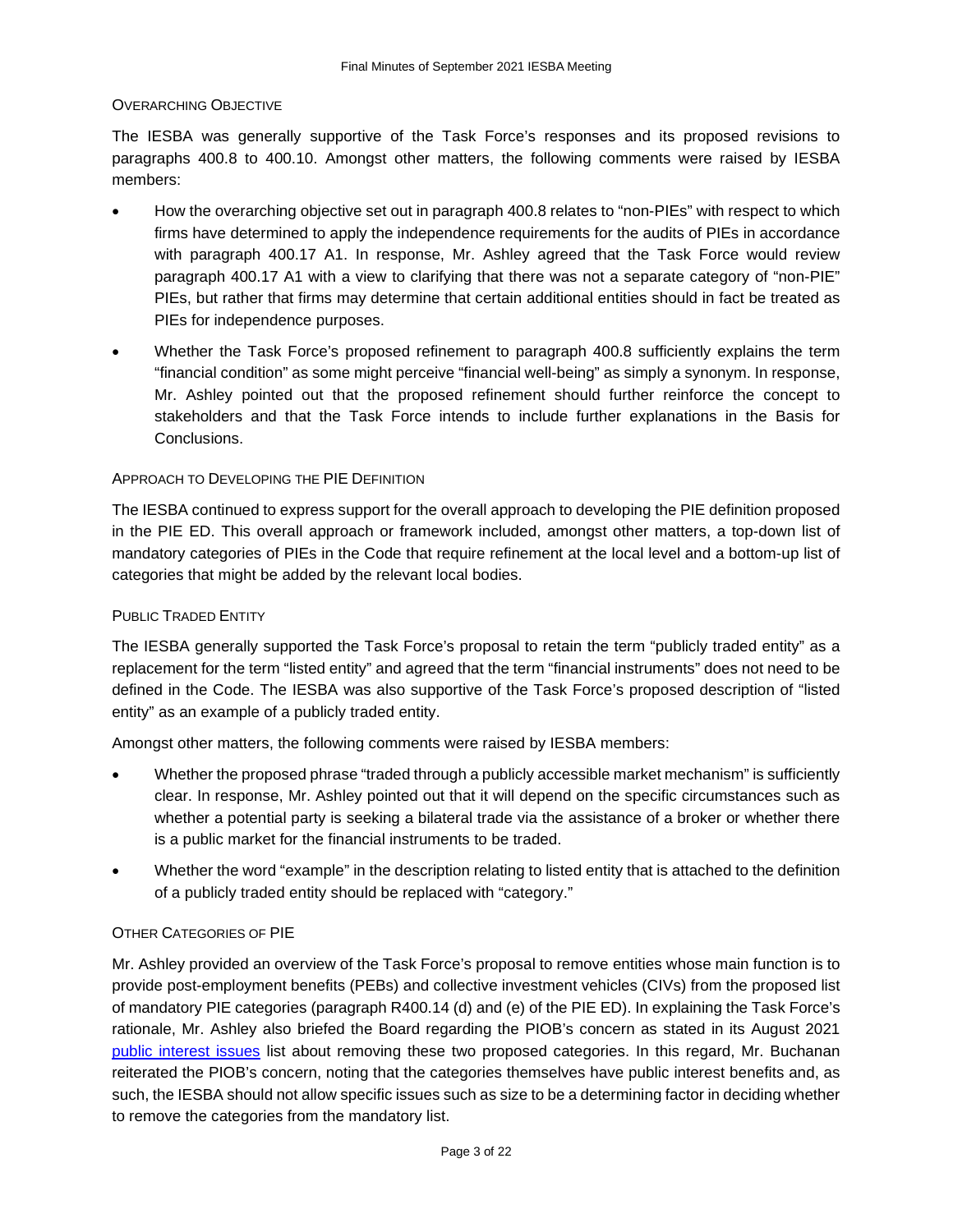Taking into account the Task Force's rationale, the IESBA strongly supported the proposal to remove PEBs and CIVs from the list of mandatory PIE categories. The IESBA agreed that these categories can be added by local bodies to their local definitions of PIE based on national circumstances. Mr. Hansen also pointed out that the IESBA and IAASB CAGs were supportive of the Task Force's direction of travel. Amongst other matters, the following comments were raised by IESBA participants:

- Notwithstanding the public interest significance of PEBs and CIVs, market and economic evolutions have led to a high degree of heterogeneity of legal structures, management and governance forms, and regulatory oversight for these two categories. As a result, they are not as standardized as the banking and insurance industries. The inclusion of these categories in the list of mandatory PIE categories might impose an inordinate burden on local regulators and national standard setters to determine what should be scoped in or out.
- Exclusion from the proposed list of mandatory PIE categories does not mean PEBs and CIVs will be excluded from the local definitions as it would be the role of local bodies to consider including them in their PIE definitions at the local level.
- By removing these two categories from the list of mandatory PIE categories, the concern about larger entities not being scoped in as PIEs can be addressed through other means such as the use of application material to emphasize the significance of these two categories as potential PIE categories that can be added at the local level.
- The definition must be globally operable and the inclusion of these categories in the mandatory list might not work in a number of jurisdictions, such as in the case of CIVs in France. Accordingly, removing PEBs and CIVs from the mandatory list would help derisk the model.
- To assist local bodies in assessing and determining what additional categories should be included in the local definition of PIE, the IESBA should commission the development of appropriate guidance material to help guide local bodies to properly consider what other entities should be PIEs within their iurisdictions

#### ROLE OF FIRMS

# *Encouragement for Firms to Treat Other Entities as PIEs*

The IESBA was generally supportive of the Task Force's proposal to revert the proposed new requirement for firms to determine if additional entities should be treated as PIEs to application material as an encouragement for firms.

A few IESBA members pointed out that the proposed paragraph 400.17 A1 may create the perception that there is a third class of entities, in addition to PIEs and non-PIEs, for the purposes of Part 4A of the Code. In response, Mr. Ashley agreed that the Task Force will revisit the proposed text to clarify that firms are encouraged to treat an audit client as a PIE for the purposes of Part 4A because of the nature of the entity.

In response to a concern raised by the PIOB Observer at the September 2021 joint IAASB-IESBA CAG session that the Task Force's proposals regarding the role of firms might be perceived as an attempt to appease the firms, Mr. Hansen noted that he did not consider there was any cause for such concern. He expressed the view that the Task Force's proposal was a reasonable attempt to address the comments raised by respondents to the PIE ED.

#### *Transparency Requirement*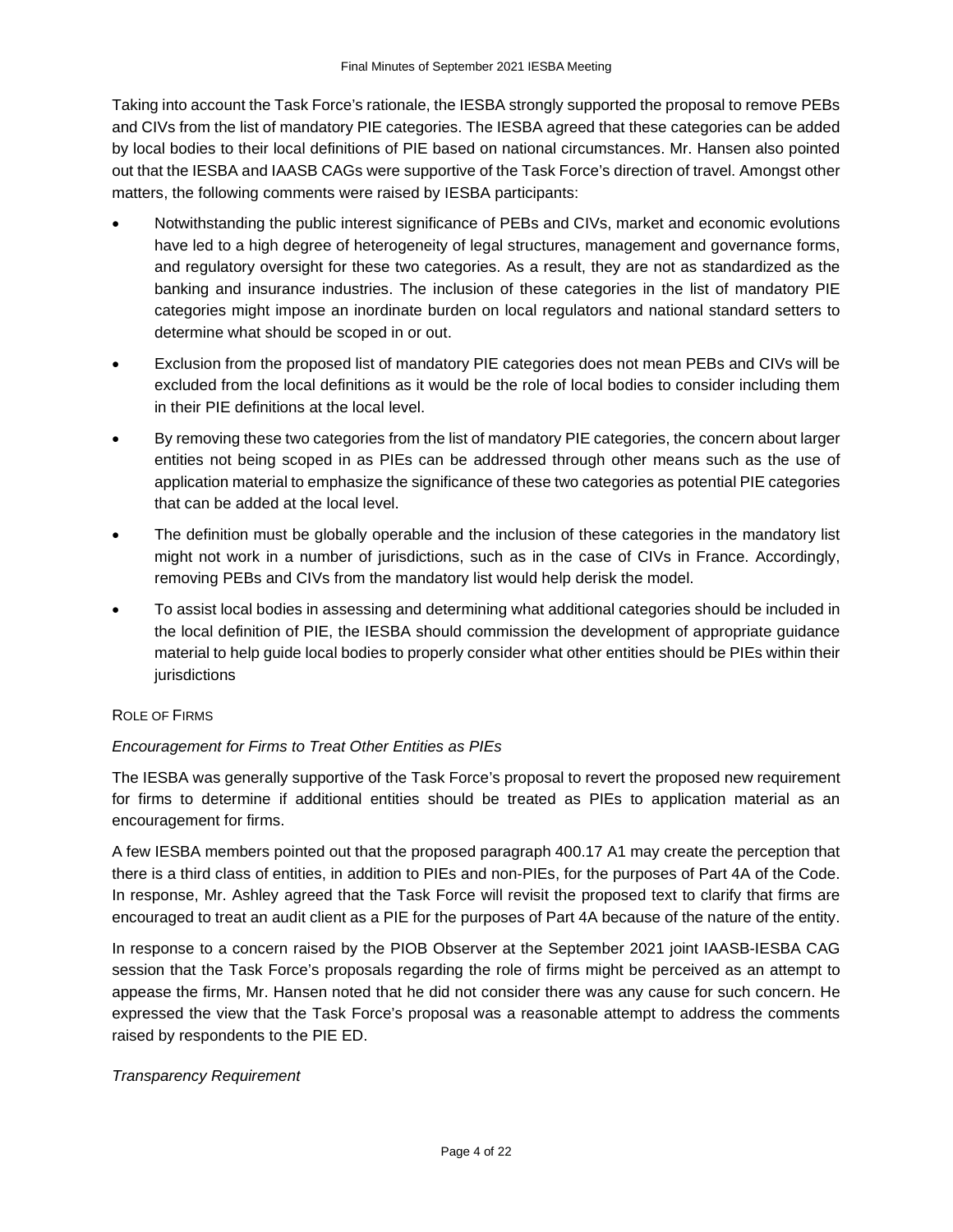The IESBA was generally supportive of the Task Force's proposal to retain the requirement in paragraph R400.18 for firms to disclose that PIE independence requirements have been applied to the audit of an entity other than a PIE if that were the case. It was also noted that the two CAGs were supportive of the Task Force's proposal and that a few CAG Representatives have expressed the view that the auditor's report would be the most suitable way of making the disclosure.

Amongst other matters, the following matters were raised by IESBA members:

- Whether disclosure in the auditor's report would be sufficient in circumstances where the auditor's report has limited distribution. It was further suggested that it may be appropriate to provide additional explanation in the Basis for Conclusions to address these circumstances. In response, Mr. Ashley suggested that it would be rare that if there is significant public interest in an entity's financial condition, the auditor's report for the entity would not be widely available.
- How the auditor should deal with the potential inadvertent signaling that an audit client is going for an initial public offering (IPO) as a result of disclosing that additional PIE independence requirements have been applied. It was further noted that compliance with the proposed transparency requirement may be in conflict with legal or regulatory restrictions on disclosure under these circumstances. There was a view that the confidentiality issues may be more relevant in relation to mergers or acquisitions of companies given that an entity pursuing an IPO is not yet trading in public markets. In response, the Task Force Chair expressed the view that such instances might be rare but agreed that the Task Force would consider this point, including whether to provide additional explanation in the Basis for **Conclusions**
- In the light of the IAASB's future work to explore whether the auditor's report is a suitable location for disclosing that a firm has applied the independence requirements for PIEs, whether there is a need to provide guidance for firms in the interim regarding the appropriate disclosure mechanisms that would achieve the requirement in the Code. In response, Mr. Ashley noted that it may not be appropriate to include examples of other disclosure mechanisms in the Code at this time given that the IAASB is yet to consider the issue. A suggestion was to explain this timing issue in the Basis for Conclusions and to indicate that the IESBA will consider the need for any further action once the IAASB has finalized its work and deliberations on this matter.

#### OTHER MATTERS

The IESBA was supportive of the Task Force's proposal not to review or make any further revisions to the definition of "audit client" in paragraph R400.20 as well as not to make any revisions to Part 4B of the Code.

The IESBA agreed to postpone its discussion on the effective date of the final approved revisions until the November-December 2021 meeting, allowing the Task Force more time to consider this matter and to take into account the upcoming IAASB discussions in October 2021 on the topic of PIE.

#### PIOB OBSERVER'S REMARKS

Mr. Buchanan acknowledged the Board's rich discussion on the topic and its effort to be responsive to the public interest and to address the PIOB's concerns. Amongst other matters, Mr. Buchanan also noted the following:

• The Board has given a clear signal of its preferred way forward with regards to PEBs and CIVs and there were some useful points that the PIOB could reflect on. He looked forward to considering how the package of actions, including the additional application material and proposed postimplementation review, would respond to the PIOB concern.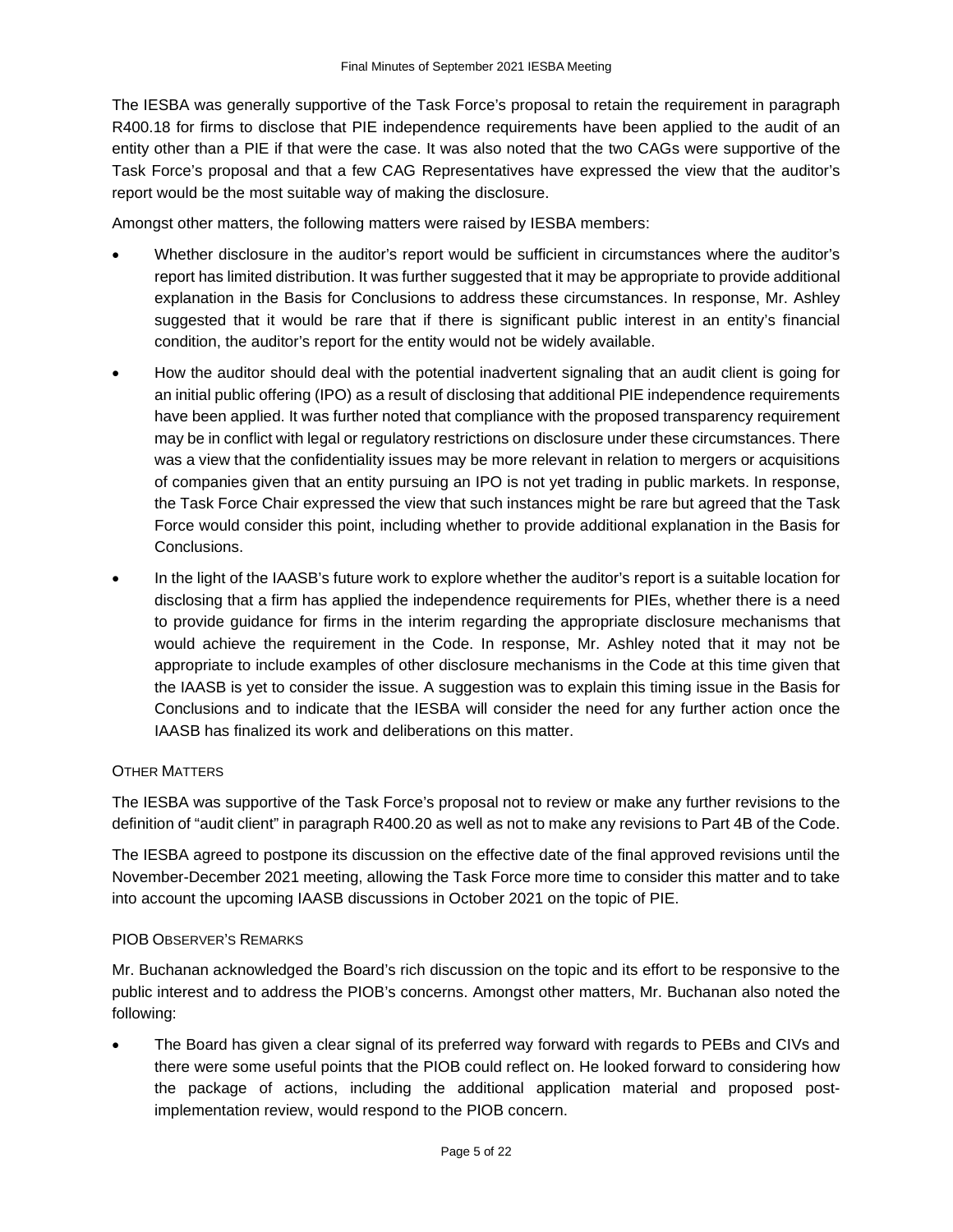- If the Board moves forward with removing PEBs and CIVs from the list of mandatory PIE categories, whether any consideration could be given to the proposed firm requirement to determine if additional entities should be PIEs becoming more relevant in the framework.
- It was encouraging to observe the two Boards' level of coordination with respect to the issue of disclosure in the auditor's report. Nevertheless, with respect to the effective date, December 2024 seems a long way out. He encouraged the two Boards to reflect on timeliness.

## WAY FORWARD

The IESBA asked the Task Force to consider the feedback from the Board and present its final proposed revisions for consideration with a view to approval at the November-December 2021 IESBA meeting.

## **3. NAS & Fees Rollout**

Ms. Gibson, Rollout WG Chair, presented an update on the activities being undertaken to promote awareness, adoption and implementation of the revised non-assurance services (NAS) and fee-related provisions to the Code. She provided a brief update on the development of the NAS and Fees frequently asked questions (FAQs) staff publications and reminded IESBA members to submit their input to IESBA staff via email. Mr. David Johnson, IFAC Senior Manager, Communications, then briefly explained the nature of the various communication and promotional approaches being undertaken, including global and regional webinars, and social media campaigns.

IESBA members noted the updates and supported the efforts.

## **4. Benchmarking**

Ms. Friedrich, Chair of the Benchmarking WG, and Mr. Fleck, WG member, briefed the IESBA on the progress made in Phase 1 of the Benchmarking initiative. Phase 1 focuses on the comparison of the Code's independence provisions relevant to the audit of PIEs with the independence rules and provisions of the US Securities and Exchange Commission (SEC) and the US Public Company Accounting Oversight Board (PCAOB). The presentation included an update on the focus areas of the benchmarking, the proposed outputs from Phase 1, and the WG's observations based on the analysis completed to-date.

#### STRUCTURE AND GRANULARITY OF THE FINAL REPORTS

The IESBA generally supported the WG's proposal to publish a detailed report alongside a shorter summary report as outputs of Phase 1. There was agreement that the two reports will be beneficial to (a) the IESBA as they would inform the upcoming development of the strategy and work plan for 2024-2028, and (b) many stakeholders such as national standard setters (NSS), firms and academics. Among other matters, the following were raised:

- A few IESBA members suggested that the WG identify the targeted audience(s)/user(s) of the final reports and take into account their varied levels of interest in each of the focus areas in determining the granularity of the reports. In particular, it was observed that non-practitioners might find the detailed report overwhelming and lengthy, whereas NSS, firms and academics might find such details useful to better understand the Code and the similarities and key differences between the two frameworks.
- An IESBA member pointed out that the draft detailed report was already quite long and suggested that the WG consider breaking it down into multiple stand-alone shorter installments that compare the overarching approaches, topics relating to personal independence, and topics relating to firms' independence. There was a view that such an approach might better resonate with readers given the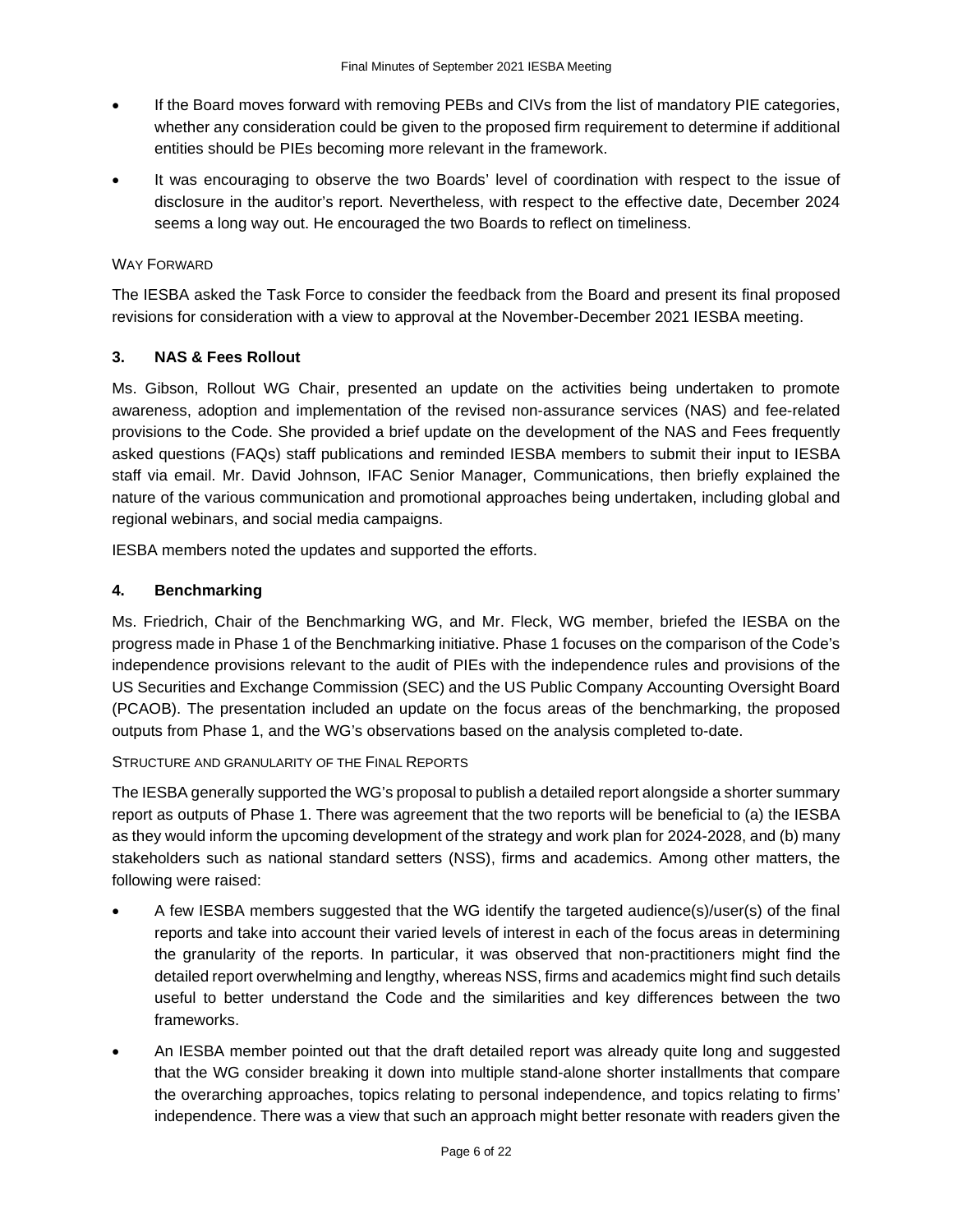varied nature of their interests. Ms. Friedrich explained that the summary document will be shorter and will be easy to navigate with links to the detailed and more comprehensive report. She pointed out that publishing separate installments might not place sufficient emphasis on the matters covered in the introductory section of the report and the comparison of key concepts and definitions. Mr. Siong added that some stakeholders, such as NSS, are interested in a detailed comparison of certain topic areas (e.g., the NAS provisions) which would not be provided in a high-level summary report. He advised that the WG seek to present a level of granularity and information in each report that is balanced and objective.

- There was a question about whether the report would cover the recent changes to the Code (i.e., revisions arising from Fees, NAS, PIE and Technology projects). If so, it was suggested that there should be clear and specific statements to indicate which provisions are already effective. Ms. Friedrich explained that the report will include the revisions to the Code that have been adopted by the IESBA as of December 2020, and that it will clearly indicate their effective dates.
- An IESBA member questioned whether the WG planned to obtain views from NSS regarding potential issues/topics that might be considered. It was suggested that the matters NSS believe the IESBA should focus on as part of its future strategy and work plan could be leveraged and considered in developing the final reports from the Benchmarking initiative. Mr. Fleck clarified that it is not the WG's mandate to produce a public document on possible future revisions to the Code.

Dr. Thomadakis pointed out that during his outreach activities, stakeholders typically have asked questions about how the Code compares with the independence frameworks of major jurisdictions. He explained that although stakeholders recognized that a globally applicable Code and national frameworks are different, some were concerned about the robustness and comprehensiveness of the Code. He suggested that the Benchmarking initiative could serve to enhance stakeholders' understanding of the Code and the International Independence Standards, and inform the IESBA about possible gaps or alternatives in the Code relative to other Codes or independence standards.

#### DRAFT CONCLUSIONS REGARDING KEY SIMILARITIES AND DIFFERENCES

IESBA members noted the WG's observations and preliminary conclusions regarding the key similarities and differences between the Code and the US SEC and PCAOB rules and provisions. Among others, the following matters were raised:

- The WG was cautioned against implying in the commentary section of the report that one framework is more stringent than the other. It was also suggested that the WG avoid using terms such as "stricter" or "broader in scope." Ms. Friedrich indicated that the WG recognized the sensitivity around the terminology used in the commentary, and that the WG intended for the report to be as objective and factual as possible.
- A few IESBA members provided drafting suggestions and clarifications in relation to the discussions in the draft report about:
	- o The similarities and differences between the Code's and the US SEC's conceptual approaches.
	- o The requirements/rules that prohibit firms from assuming a management responsibility for an audit client, or acting as management of the audit client.
	- o The requirements/rules that apply to related entities and affiliates of an audit client.
	- o The meaning of the concept of the "entity under audit."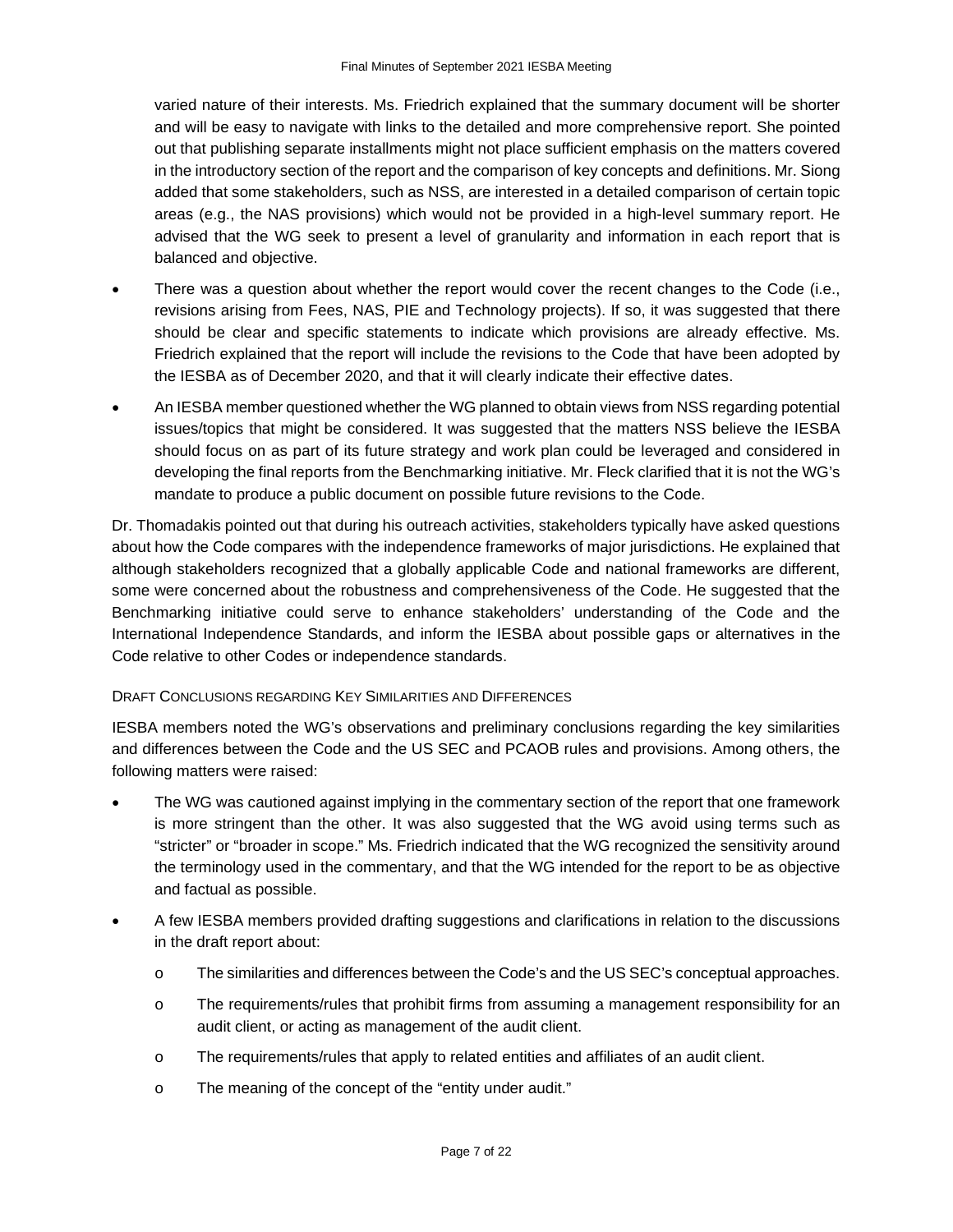#### PIOB OBSERVER'S REMARKS

Mr. Buchanan emphasized the need to identify the target audience(s)/user(s) and noted the value in having two separate reports that could meet the varied levels of interest of stakeholders. He agreed with commenters who suggested that:

- The comparisons should not provide interpretations of the Code or the US SEC/PCAOB rules and provisions.
- The WG should avoid using words such as "stricter" in the commentary section of the reports. Instead, he suggested that the WG's observations and conclusions should focus on explaining the differences and similarities in the objectives of the different frameworks.

## NEXT STEPS

The IESBA will receive an update on the WG's progress at its November-December 2021 meeting.

# **5. Emerging Issues and Outreach Committee**

Messrs. Hanson and Madon provided an overview of the June 2021 joint report issued by IFAC and the Association of International Certified Professional Accountants (AICPA-CIMA) titled the *[State of Play on](https://www.ifac.org/news-events/2021-06/new-study-reveals-lack-standardization-sustainability-assurance?utm_source=IFAC+Main+List&utm_campaign=5d7bd16686-EMAIL_CAMPAIGN_2021_06_22_09_34&utm_medium=email&utm_term=0_cc08d67019-5d7bd16686-80339705)  [Sustainability Assurance.](https://www.ifac.org/news-events/2021-06/new-study-reveals-lack-standardization-sustainability-assurance?utm_source=IFAC+Main+List&utm_campaign=5d7bd16686-EMAIL_CAMPAIGN_2021_06_22_09_34&utm_medium=email&utm_term=0_cc08d67019-5d7bd16686-80339705)* The IESBA also received an update from the EIOC on the topic of environmental, social and governance (ESG) developments and ethics from Ms. Borgerth, a member of the EIOC. Ms. Borgerth briefed the Board on:

- The role of professional accountants (PAs) in relation to ESG matters;
- The applicability of the Code to ESG reporting and assurance; and
- Potential ethics and independence issues that the EIOC has identified in relation to preparing, presenting and providing assurance on ESG information.

The IESBA welcomed both presentations, noting that they were important and timely. IESBA members thanked the presenters for their insights and engaged in lively discussion. Among other matters, the following were raised:

- It was noted that the IFAC-AICPA survey did not involve a consideration of the objectivity or independence of those providing assurance on sustainability or ESG disclosures, especially in the case of services providers who are not PAs. The preparers of the survey/study aimed to consider a broad range of information about sustainability assurance around the world instead of undertaking a deep dive in particular areas.
- It was suggested that the IESBA should undertake further fact finding to identify and better understand the implications for PAs' or firms' objectivity and independence when they provide assurance on ESG information. In this regard, the following suggestions were made:
	- o As a potential next step, consideration could be given to exploring the need for potential revisions to Part 4B of the Code.
	- o Before considering an ESG standard-setting project, it is important to highlight the relevance of the Code to ESG matters, and the potential areas where further clarification is needed.

Mr. Hansen observed that in some jurisdictions, firms are undertaking engagements to prepare nonfinancial information, including on sustainability and ESG matters. He questioned whether there are underlying ethical or independence issues. In terms of risks to the financial statement model, Mr. Hansen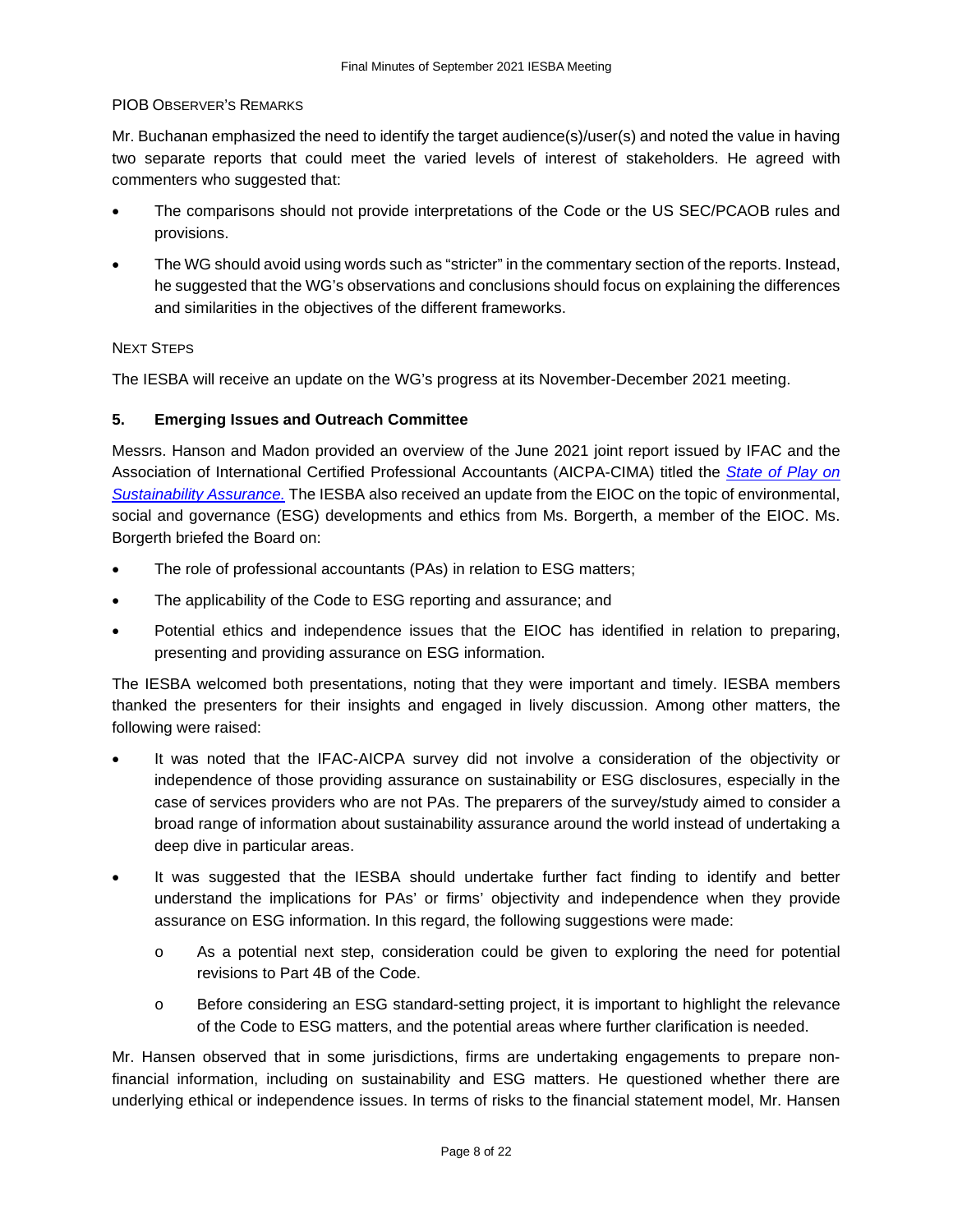observed that the "risks to society" that arise in the context of sustainability and ESG reporting and assurance could potentially raise new self-interest and conflict of interest issues for firms.

Mr. Siong pointed to the rapidly changing regulatory environment relating to sustainability and ESG, including IOSCO's recent public consultations in this area and the plans for establishing the new International Sustainability Standards Board. He suggested that the IESBA continue its liaison and coordination with IOSCO and the IAASB on this topic. As a potential next step in the immediate future, Mr. Siong noted a need to consider the concerns that have been raised by the regulatory community, including IOSCO, regarding the issue of "greenwashing" which seems to manifest in three areas: at the level of corporates when reporting on ESG information; at the level of the asset management firms when investment products are marketed as green-oriented; and at the level of the investment funds when they are characterized as green funds pursuing sustainability goals. Mr. Siong explained that the Code's fundamental principle of integrity is directly relevant to the issue of greenwashing. He suggested that the IESBA explore how best to showcase the Code's relevant provisions that could already address sustainability/ESG-related concerns.

Reflecting on participants' comments, Ms. Borgerth urged the IESBA to stay involved in the global debate on ESG developments and promote the applicability and relevance of the Code. She was of the view that the IESBA should be proactive in the area of ESG standard-setting rather than following the work of regulators and other bodies.

Ms. Kiryabwire, EIOC Chair, added that EIOC is not yet in a position to provide any recommendation for the IESBA regarding the way forward. She proposed that the Board agree on the next steps. IESBA members agreed that PAs have a significant role to play in this area and given the widespread stakeholder interest, there would be merit in prioritizing the topic of ESG in the IESBA's next strategy and work plan. Dr. Thomadakis indicated that the Planning Committee would further consider the EIOC's work and develop recommendations for the Board in due course.

# PIOB'S OBSERVER'S REMARKS

Mr. Buchannan endorsed IESBA members' comments and complimented the IESBA on being proactive in exploring issues related to the rapid ESG developments. He indicated that the PIOB's recently issued Public Interest Framework could serve as a guiding framework for the IESBA's future work in this area.

#### WAY FORWARD

The IESBA will receive a further update from the EIOC on ESG and ethics at its March 2022 meeting.

# **6. Technology Non-authoritative Material & Fact Finding**

The IESBA received an update on the Working Group's collaborative efforts with other organizations and other activities in Q3 2021 to progress its fact finding in a number of technology areas and the development of technology-related thought leadership and other materials.

The IESBA considered and supported the Working Group's proposals to:

- Continue fact finding beyond 2021 and issue a report summarizing the outcomes of its fact-finding work, anticipated in September 2022.
- Establish an external advisory group, the IESBA Technology Advisory Group (IESBA TAG), comprising individuals with expertise and practical experience in technology to support and provide input to the Working Group. The IESBA asked the Working Group to further discuss the establishment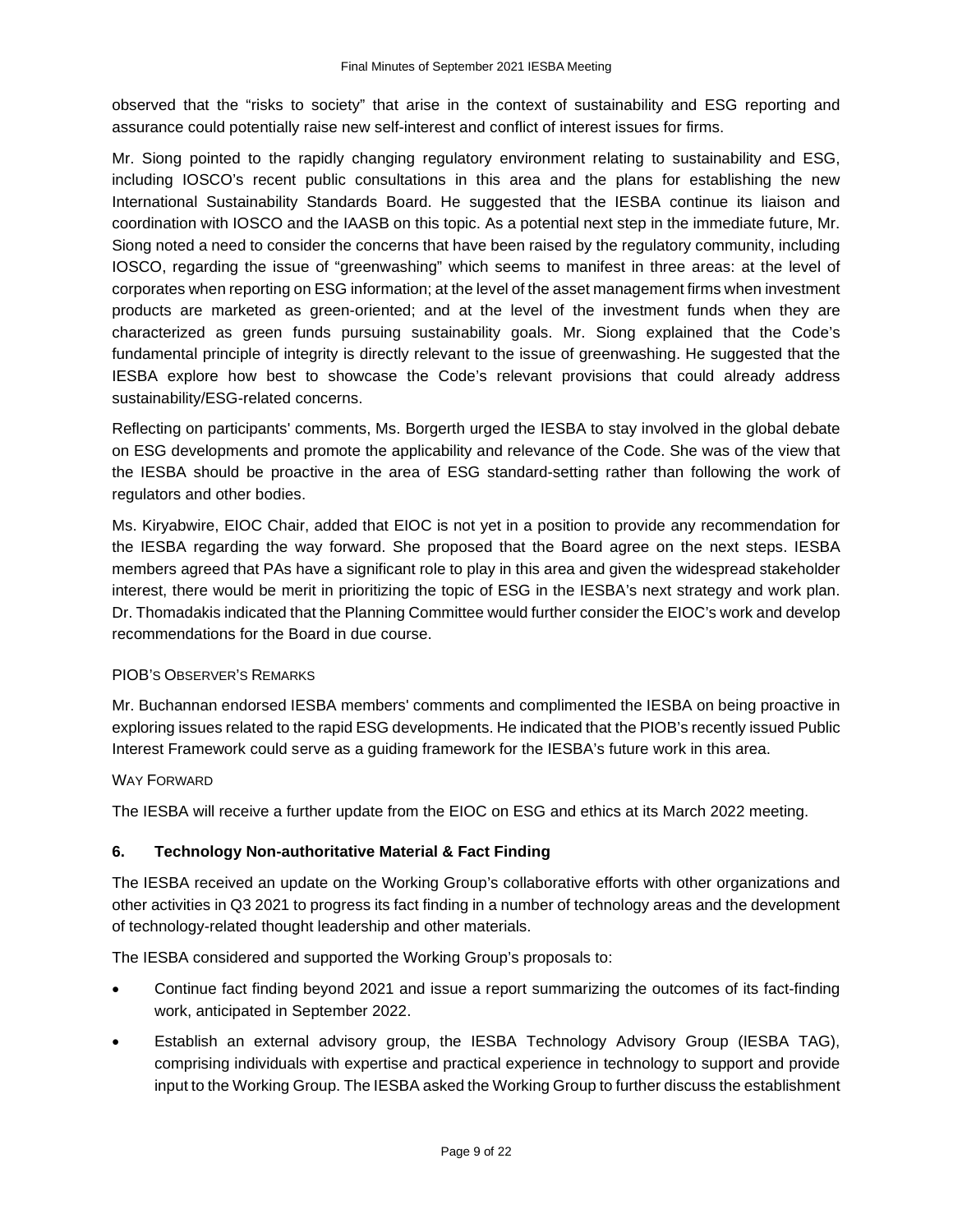of the IESBA TAG with NSS and explore their interest in participating in the TAG at the October 2021 IESBA-NSS meeting.

Clarifying questions were received as to the scope of the Working Group's remit and the timeline for the anticipated report. Mr. Friedrich reminded the IESBA that the Working Group's remit is to:

- Undertake fact finding to identify and assess the potential impact of technology developments on the accounting profession in relation to ethics and independence.
- Develop or facilitate the development of technology-related thought leadership and other materials in relation to ethics and independence for PAs and the wider stakeholder community.

He further explained that as the Working Group has progressed its work, Working Group representatives have continued to raise awareness about the Code and its relevance to technology-related issues as well as the ethical impact of technology on PAs and the wider stakeholder community.

In terms of the timeline for the anticipated report, Mr. Friedrich observed that September 2022 would allow consideration of the inputs received from planned Q1 2022 multi-stakeholder outreach events and the IESBA's decisions relating to the approval of the Technology Exposure Draft (ED), expected in December 2021.

The IESBA also received a presentation on *Cybersecurity and the Accounting Profession: A Discussion of Ethical Implications* from Dr. Thomas Calderon, Professor of Accounting at the University of Akron, USA*.*

# WAY FORWARD

The IESBA will receive a further update on this work stream at the November-December 2021 meeting.

# **7. Technology Project**

Mr. Huesken walked the IESBA through the Technology Task Force's proposed changes to the Code [\(September draft\)](https://www.ifac.org/system/files/meetings/files/Agenda-Item-7B-Technology-Project-Technology-related-Revisions-Mark-up-from-Extant.pdf). He reminded the IESBA that the September draft was developed with consideration of IESBA input on the [June draft](https://www.ifac.org/system/files/meetings/files/Agenda-Item-5A-Technology-Project-Strawman-Mark-Up.pdf) at its June 2021 meeting and IESBA input on the [August](https://www.ifac.org/system/files/meetings/files/Agenda-Item-5A-Updated-Technology-Project-Strawman-August-Draft-Mark-Up.pdf) draft through email during August 2021.

# SECTION 113 – PROFESSIONAL COMPETENCE AND DUE CARE

Mr. Huesken briefed the IESBA on the rationale for the Task Force's proposed changes to the Code in Section 113, which are intended to be:

- Responsive to Recommendation 6 *Enabling Competencies and Skills* of the [Phase 1 report.](https://www.ethicsboard.org/publications/iesba-technology-working-groups-phase-1-report) Proposed paragraph 113.1 A1 in particular highlights the importance of professional or "soft" skills and provides examples of emergent skills important in the digital age, such as interpersonal, communication and organization skills.
- Responsive to Recommendation 3 *Suitability of the Fundamental Principles: Transparency* of the Phase 1 report. Proposed paragraph 113.3 A1 expands on the PA's responsibility to be transparent by prompting PAs to use the reasonable and informed third party (RITP) test to evaluate whether the information to be provided about a professional service or activity would be sufficient to enable the recipient of that information to understand the nature of such services or activities and any limitations inherent therein.

Mr. Huesken explained that the material in paragraph 113.1 A1 builds on the [Revisions to the Code to](https://www.ethicsboard.org/publications/final-pronouncement-revisions-code-promote-role-and-mindset-expected-professional-accountants)  [Promote the Role and Mindset Expected of Professional Accountants](https://www.ethicsboard.org/publications/final-pronouncement-revisions-code-promote-role-and-mindset-expected-professional-accountants) and considered the [International](https://education.ifac.org/index.html)  [Education Standard \(IES\) 3](https://education.ifac.org/index.html) *Professional Skills*, which was revised to reflect the increasing need for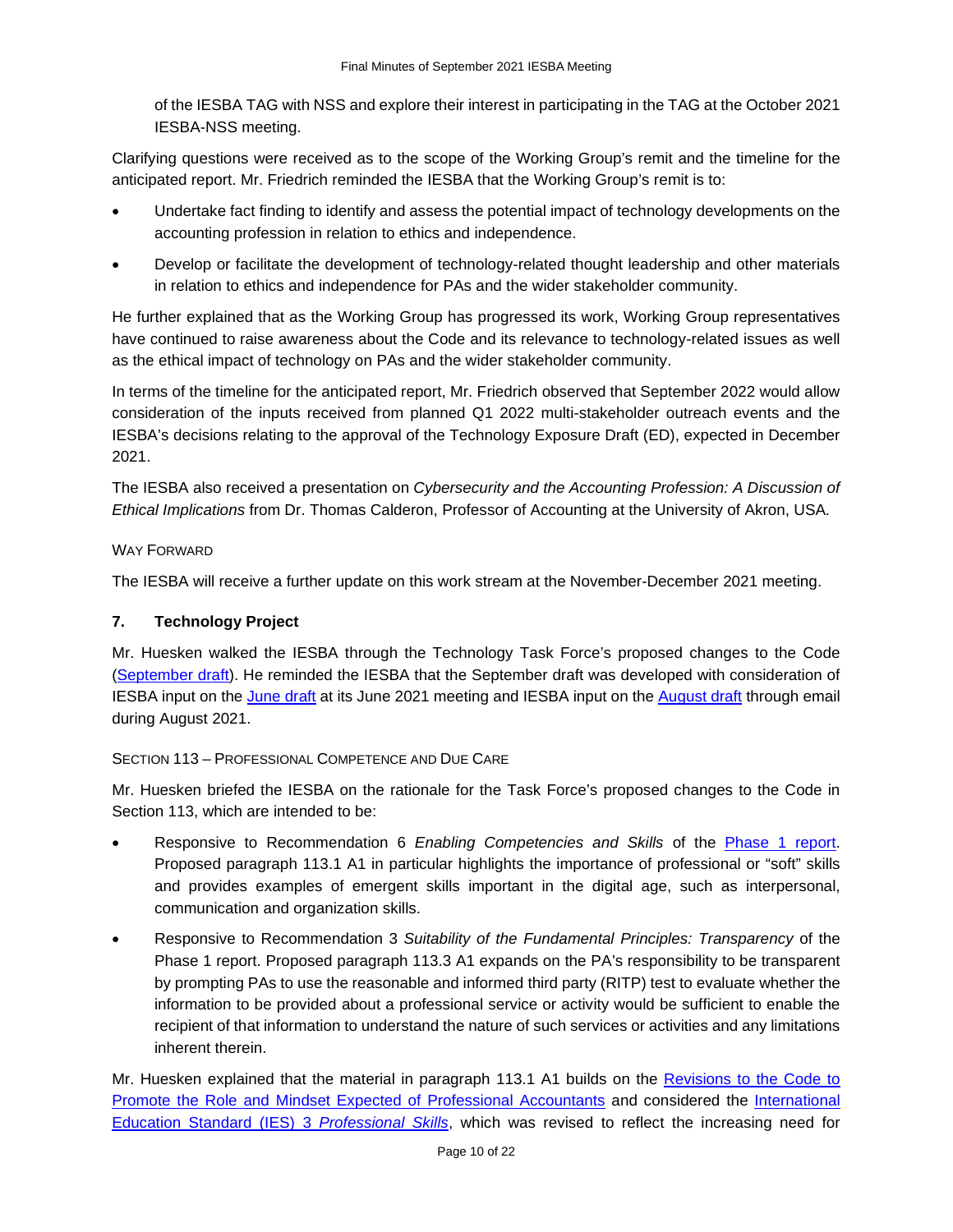accountants to be skilled in information and communications technologies while further emphasizing professional skepticism skills and behaviors.

The IESBA expressed broad support for the proposals and among other matters raised the following for the Task Force's further consideration:

- Questions about why the RITP test is explicitly being pointed out in proposed paragraph 113.3 A1, since using the RITP test is already a requirement when PAs apply the conceptual framework (CF) as stated in extant paragraph R120.5.
- A suggestion to include within Section 113: (a) a direct reference to the IESs so that there is a reference point for standards of professional competence, and (b) the terms "transparency" and "explainability" as commonly referred to in various artificial intelligence (AI) principles.

# SECTION 114 – CONFIDENTIALITY, AND THE DEFINITION OF CONFIDENTIAL INFORMATION

Mr. Huesken briefed the IESBA on the rationale for the Task Force's proposed changes to the Code in Section 114, which are intended to be:

• Responsive to Recommendation 5 *Suitability of the Fundamental Principles: Confidentiality* of the Phase 1 report. Proposed paragraph 114.1 A2 in particular highlights that maintaining the confidentiality of information acquired in the course of professional and business relationships involves the PA taking appropriate action to secure such information, including in the course of its collection, use, storage, dissemination and lawful destruction. Furthermore, the proposed definition of confidential information makes it explicit that any information, data or other material in whatever form or medium (including written, electronic, visual or oral) that is not in the public domain is confidential.

Mr. Huesken explained that the proposals took into consideration the increased availability and use of personal and other sensitive data and privacy-related matters as stated in recommendation 5, through the proposed definition of confidential information. That definition is all encompassing and hence inherently includes privacy-related matters which are generally rooted in laws that might vary across jurisdictions. He further explained that the need to actively protect information as stated in recommendation 5 is explicitly emphasized in the proposed material through prompting a PA to take "…appropriate action to secure information, including in the course of its collection, use, storage, dissemination and lawful destruction."

The IESBA broadly supported the proposals and among other matters raised the following for the Task Force's further consideration:

- A few drafting refinements to enhance the clarity of the material.
- A suggestion to include in the proposed definition of confidential information a reference to the term "privacy" so that it is searchable in the eCode.

# SECTION 120 – CONCEPTUAL FRAMEWORK

Mr. Huesken briefed the IESBA on the rationale for the Task Force's proposed changes to the Code in Section 120, which are intended to be:

• Responsive to Recommendation 2 *Complexity of the Professional Environment* of the Phase 1 report Specifically: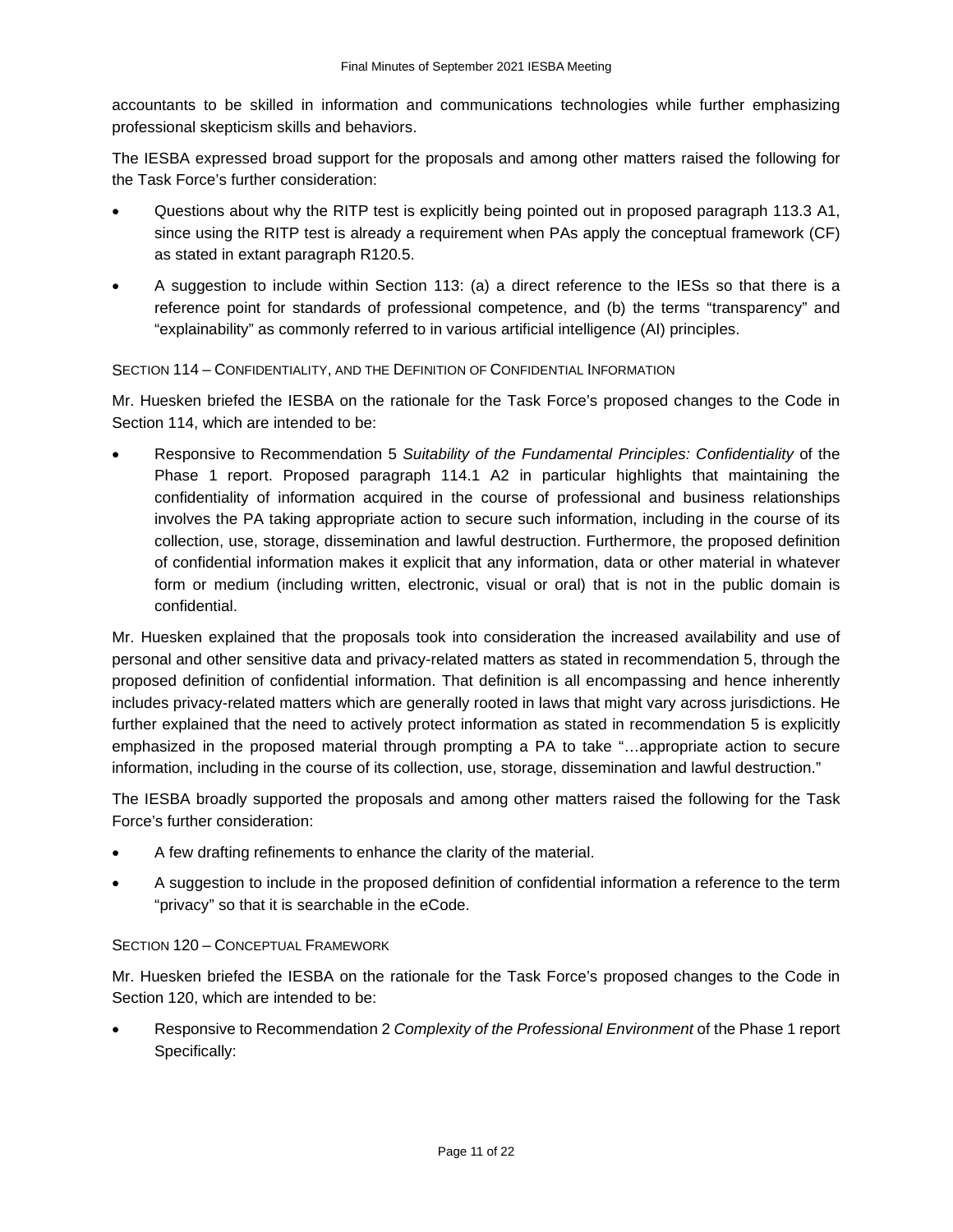- o Proposed paragraph 120.6 A5 highlights factors for a PA to consider when identifying threats to the fundamental principles threats in relation to use of technology, the output of which a PA might rely on.
- o Proposed paragraphs 120.13 A1 to A3 highlight the increased challenges of applying the CF when circumstances are complex and provide guidance on actions to assist a PA in managing such circumstances.
- Responsive to Recommendation 1 *Building Trust* of the Phase 1 report. Proposed paragraph 120.14 A3 more clearly highlights a broader societal role for PAs by prompting PAs to demonstrate ethical behavior in dealings with businesses, firms and other organizations.

The IESBA expressed broad support for the proposals and among other matters raised the following for the Task Force's further consideration:

- A concern that the location of the proposed material in paragraph 120.6 A5 compromises the building blocks approach, diverges from the structure of the Code, and weakens the foundation laid by the CF in Section 120 by focusing on just one aspect that could create a threat  $-$  i.e., technology  $$ whereas PAs should consider facts and circumstances more generally when identifying threats to the fundamental principles (i.e., extant paragraphs R120.6 to 120.6 A4). In this regard, it was suggested that such material would be better placed in Parts 2 and 3 of the Code as it will prompt PAs in business (PAIBs) and in public practice to consider such matters before using particular types of technology, in addition to applying the CF as described in Section 120.
- Questions about the material on complex circumstances, including whether PAs would be able to consistently understand the description of complex circumstances contained in proposed paragraph 120.13 A2 and whether the proposed application material is a necessary addition to the Code. There were a few views that the guidance in the Code is already sufficient to deal with complex circumstances, since such circumstances are not new to PAs. In this regard, Mr. Huesken pointed to the survey on [Complexity and Technology in the Professional Environment,](https://www.ethicsboard.org/publications/iesba-technology-surveys) where 82% of survey respondents expressed support for such guidance in the Code.
- Observations that paragraph 120.14 A3 had just been revised by the Role and Mindset project, and questions on whether layering on an additional change to the same paragraph might impact adoption and implementation.
- Drafting refinements to enhance the clarity of the material.

#### SECTIONS 220 AND 320

Mr. Huesken briefed the IESBA on the rationale for the Task Force's proposed changes to the Code in Sections 220 and 320, which are intended to be responsive to Recommendation 4 *Suitability of the Fundamental Principles: Accountability* of the Phase 1 report. Proposed paragraphs 220.7 A2 and 320.10 A2 in particular introduce factors that are relevant for PAs to consider when determining whether reliance on, or use of, technology is reasonable.

Mr. Huesken explained that the Task Force had considered whether it is feasible for all PAIBs to be able to determine whether reliance on technology is reasonable. He highlighted, for example, scenarios where "entry level" PAIBs might just be given data and technological tools to perform a task without the ability to obtain necessary information to determine whether reliance on such technology is reasonable. To address this, the Task Force proposed application material in paragraph 220.7 A3 to acknowledge that a PA's position in an employing organization might impact that person's ability to obtain the necessary information to determine whether reliance on the work of others or on technology is reasonable.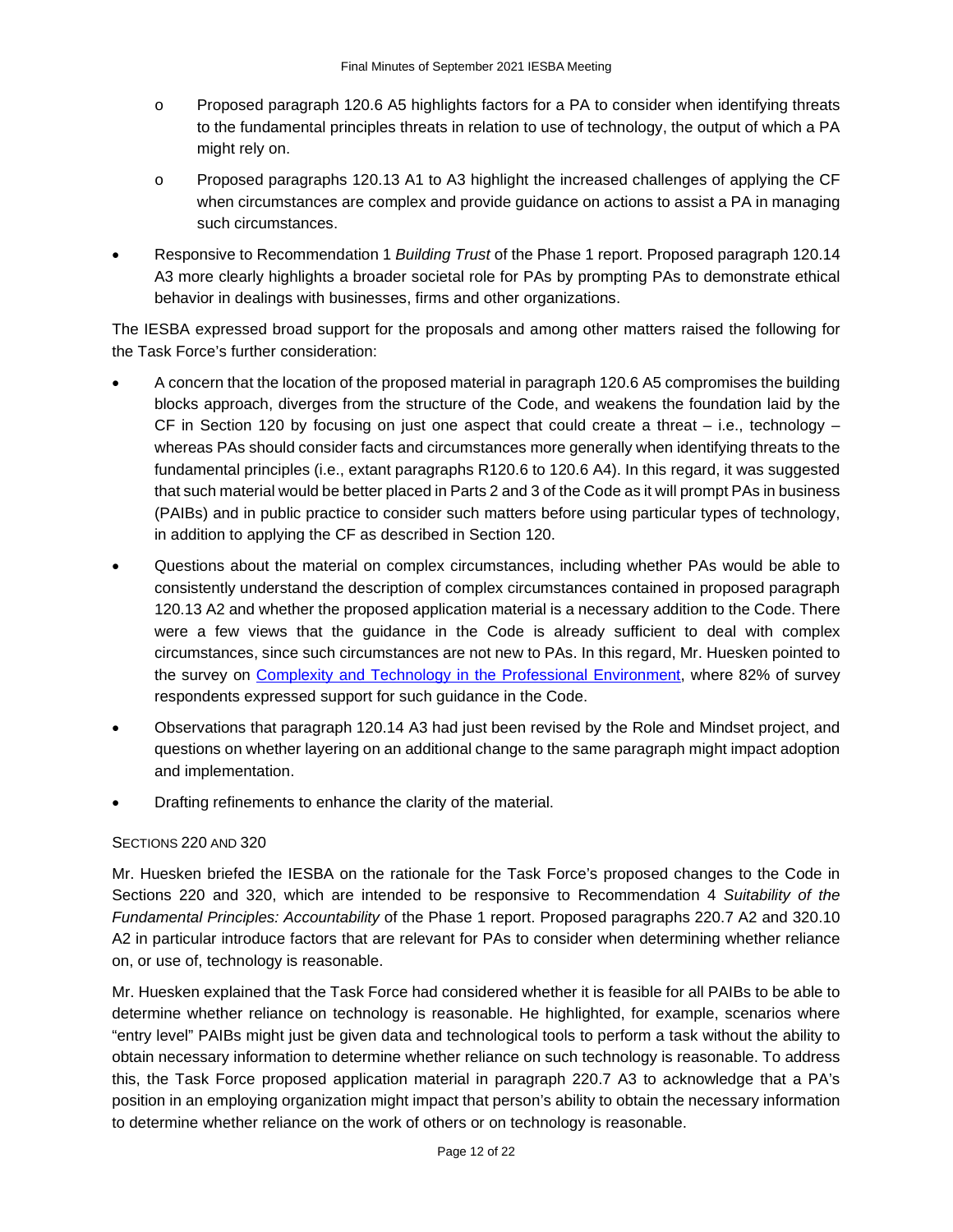Mr. Huesken also elaborated that the Task Force had further considered incorporating the concept of accountability in the fundamental principles but determined that the revisions arising from the Role and Mindset project, and the proposals in 220.7 A2 and 320.10 A2 specific to technology, were sufficient to address this concept.

IESBA members broadly supported the proposals and asked clarifying questions about the application of proposed paragraph 220.7 A3 and suggested related drafting refinements to enhance clarity.

#### PART 4 INTERNATIONAL INDEPENDENCE STANDARDS

Mr. Huesken briefed the IESBA on the rationale for the Task Force's proposed changes to the Code in Section 120, which are intended to be responsive to recommendation 7 of the Phase 1 report. The proposals expand on the current guidance in Part 4A of the Code as revised by the [non-assurance services](https://www.ethicsboard.org/publications/final-pronouncement-revisions-non-assurance-service-provisions-code)  [project.](https://www.ethicsboard.org/publications/final-pronouncement-revisions-non-assurance-service-provisions-code) In relation to the following sections, the proposals:

## *Section 600 Non-assurance Services*

- Clarify that the NAS provisions apply in circumstances where technology is used by a firm or network firm to provide a NAS, and where a firm or network firm sells or licenses technology to an audit client and that technology is developed or designed by, or incorporates the expertise or judgment of, the firm or network firm.
- Add a new factor relevant when identifying the different threats that might be created by providing a NAS to an audit client. That factor explicitly takes into account the client's dependency on the service, including the frequency with which the service will be provided (i.e., technology might enable continuous insights provided from a NAS).

#### *Subsection 606 IT Systems Services*

- Expand the scope of IT systems services addressed by the Code beyond design and implementation.
- Provide new examples of IT system services that involve an assumption of management responsibility.
- Provide new examples of IT system services that might create a self-review threat.

# *Section 400 and Subsection 601 Accounting and Bookkeeping Services*

- Emphasize that regardless of the nature or extent of technology used in performing a service or activity (i.e., it does not matter if the technology-enabled service is automated, routine or mechanical), the prohibition on assuming management responsibility is still applicable.
- Explain that automated services do not necessarily meet the description of "routine or mechanical" as revised by the NAS project. The proposals provide new guidance that prompts a PA to consider how the technology functions and whether the technology is based on expertise or judgment attributable to the firm or a network firm.

#### *Sections 520 Business Relationships and 600 Non-assurance Services*

• Provide a new example of when technology jointly developed by a firm or a network firm and an audit client creates a close business relationship.

# *Part 4B Independence for Assurance Engagements Other than Audit and Review Engagements*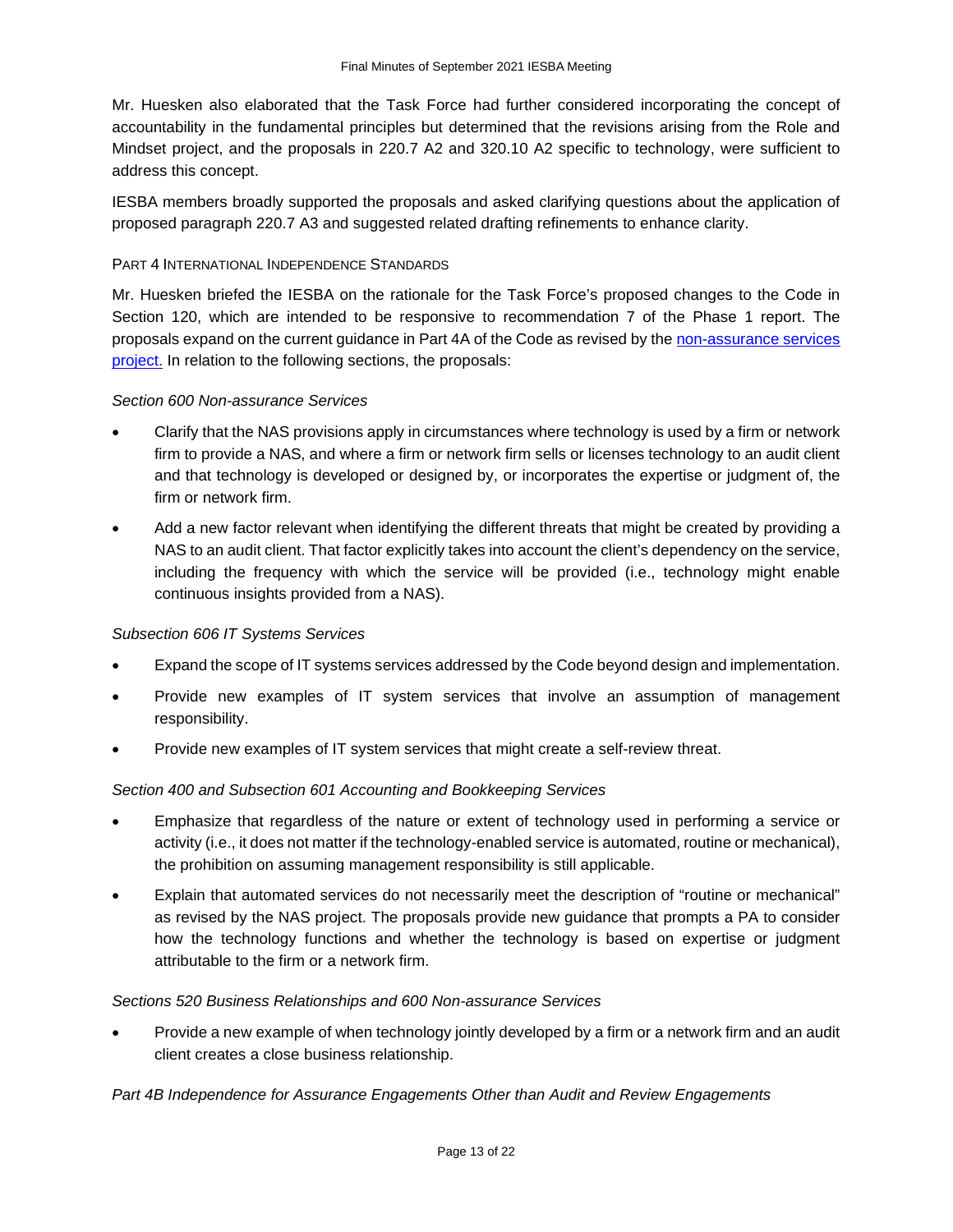• Extend the related enhancements to the independence provisions for assurance engagements other than audit and review engagements, specifically noting that such provisions apply to assurance on an entity's non-financial information such as environmental, social and governance (ESG) disclosures.

The IESBA expressed broad support for the proposals and among other matters raised the following for the Task Force's consideration:

- Clarifying questions about the scope of the proposed material in Section 600 with suggested drafting refinements to enhance clarity.
- Questions about whether all the examples of IT systems services that might create a self-review threat actually always involve the assumption of a management responsibility.
- A suggestion that the drafting in Part 4B could be better refined to align with the terms and concepts in the IAASB's ISAE 3000 (Revised).<sup>[1](#page-13-0)</sup>

# PIOB OBSERVER'S REMARKS

Mr. Buchanan commended the IESBA on the progress made in this project. He noted that the depth of the discussion reflects the inherent complexity in the project, observing the difficult balance to manage among all the comments expressed. He emphasized the importance of the Code being clear and explicit and not overly detailed, but at the same time not freezing the Code at a point in time. He also observed the public interest importance of the proposals on auditor independence, and in particular, independence in appearance in relation to hosting and other IT systems services.

## WAY FORWARD

Dr. Thomadakis and Mr. Huesken thanked the IESBA for the input. Mr. Huesken noted that all comments will be duly considered by the Task Force and an updated draft text would be circulated to the IESBA outof-session for further feedback ahead of the December 2021 meeting. He also noted that input from Monitoring Group members IOSCO and IFIAR, the IFAC Small and Medium Practices (SMP) Advisory Group, national standard setters and the Forum of Firms would be sought on the updated draft text during Q4.

A revised draft of the proposed revisions to the Code will be presented to the Board with a view to approval for exposure at the November-December 2021 IESBA meeting.

# **8. eIS / eCode 2.0**

Ms. Brody provided an update on IFAC's electronic standards initiative, including a demo of the new digital platform for the International Standards issued by the IESBA, IAASB and International Public Sector Accounting Standards Board (IPASAB) – the electronic International Standards (eIS). The platform includes the next version of the eCode (eCode 2.0). Ms. Brody noted that with the new platform, the eCode will have a new look and will contain broadly the same set of features and functionalities as is now available. She then informed the IESBA of the next steps that IFAC plans to take before launching the platform, including finishing touches to the platform to incorporate the various inputs from IESBA representatives who participated in beta testing. Ms. Brody reminded IESBA members that the platform is being progressed by a staff-led cross-functional team (including representatives of the IAASB, IESBA and IPSASB staff) that is

<span id="page-13-0"></span><sup>1</sup> International Standards on Assurance Engagement (ISAE) 3000 (Revised) *Assurance Engagements Other than Audits or Reviews of Historical Financial Information*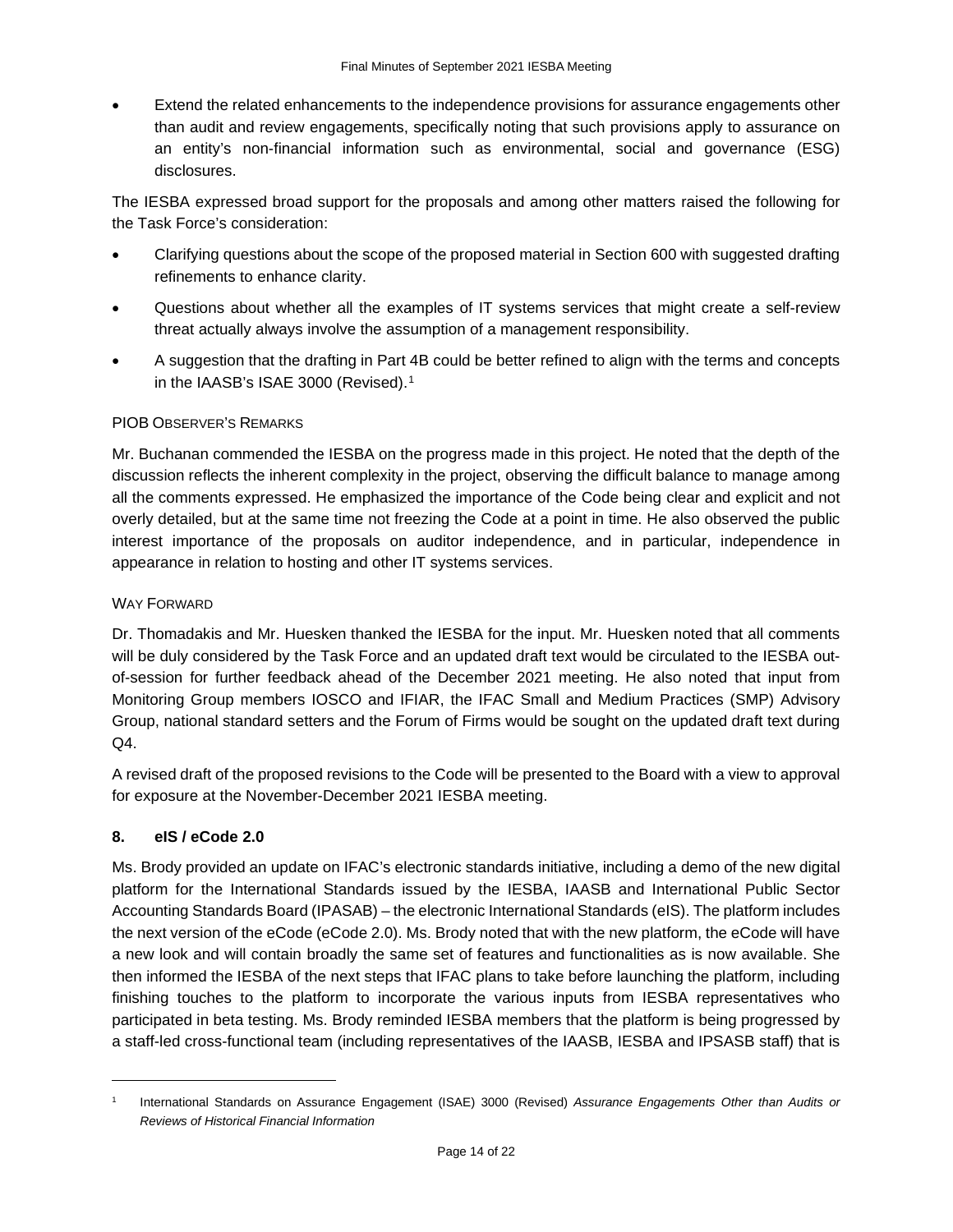working with the external developer. She noted that during the initial phase of the initiative, there was periodic engagement with each standard-setting board Chair to ensure all perspectives are considered, and that in the case of the IESBA, the team had also obtained input from members of the IESBA eCode Advisory Group.

IESBA participants complimented Ms. Brody and the team on the progress made. An IESBA member questioned whether the current version of the eCode will continue to be available once the eIS is launched. Ms. Brody explained that there will be a transition period and that over time, visitors to [www.IESBAeCode.org](http://www.iesbaecode.org/) will be redirected to the eIS platform.

Dr. Thomadakis thanked Ms. Brody and IFAC for the work done to develop the new platform, noting the strategic importance of the eCode in the context of the IESBA's efforts to increase global awareness, adoption and use of the Code. He noted that he anticipates that the IESBA will continue to partner closely with IFAC to ensure that the eIS platform reflects revisions and enhancements to the Code as they are issued. He also suggested that IFAC consider exploring features that facilitate: (i) translation of the international standards; and (ii) transferring the eIS platform to NSS and professional accountancy organizations (PAOs) interested in adopting it.

## WAY FORWARD

The eIS was launched in November 2021 and is available at: [https://eis.international-standards.org/.](https://eis.international-standards.org/)

## **9. Tax Planning & Related Services**

Prof. Poll introduced the session, recapping the Tax Planning WG's activities in Q3 2021, including outreach to the IESBA CAG in September 2021. He reported back the significant feedback from the CAG on the final report and project proposal.

#### FINAL REPORT

Prof. Poll presented the WG's final report summarizing the outcome of its fact-finding work on the Tax Planning and Related Services initiative, including the WG's recommendation for the IESBA to undertake a project to develop enhancements to the Code on the topic.

Overall, the Board supported the WG's analysis of the various matters presented in the final report. Subject to refinements arising from the project proposal discussion, the Board accepted the WG's final report and recommendations as presented.

#### PROJECT PROPOSAL

Prof. Poll presented the project proposal to develop revisions to the Code addressing the ethical implications for professional accountants in business (PAIBs) and professional accountants in public practice (PAPPs) when they provide tax planning and related services to employing organizations and clients, respectively.

IESBA members broadly supported the project proposal, noting that it was balanced, measured, and thorough. In addition to editorial suggestions, IESBA participants raised several matters for clarification, including the following:

• Whether the project scope should include Part 4A of the Code, Prof. Poll explained that the project will focus on Parts 2 and 3 of the Code rather than the independence provisions, which already address tax planning services under the NAS section (Section 600).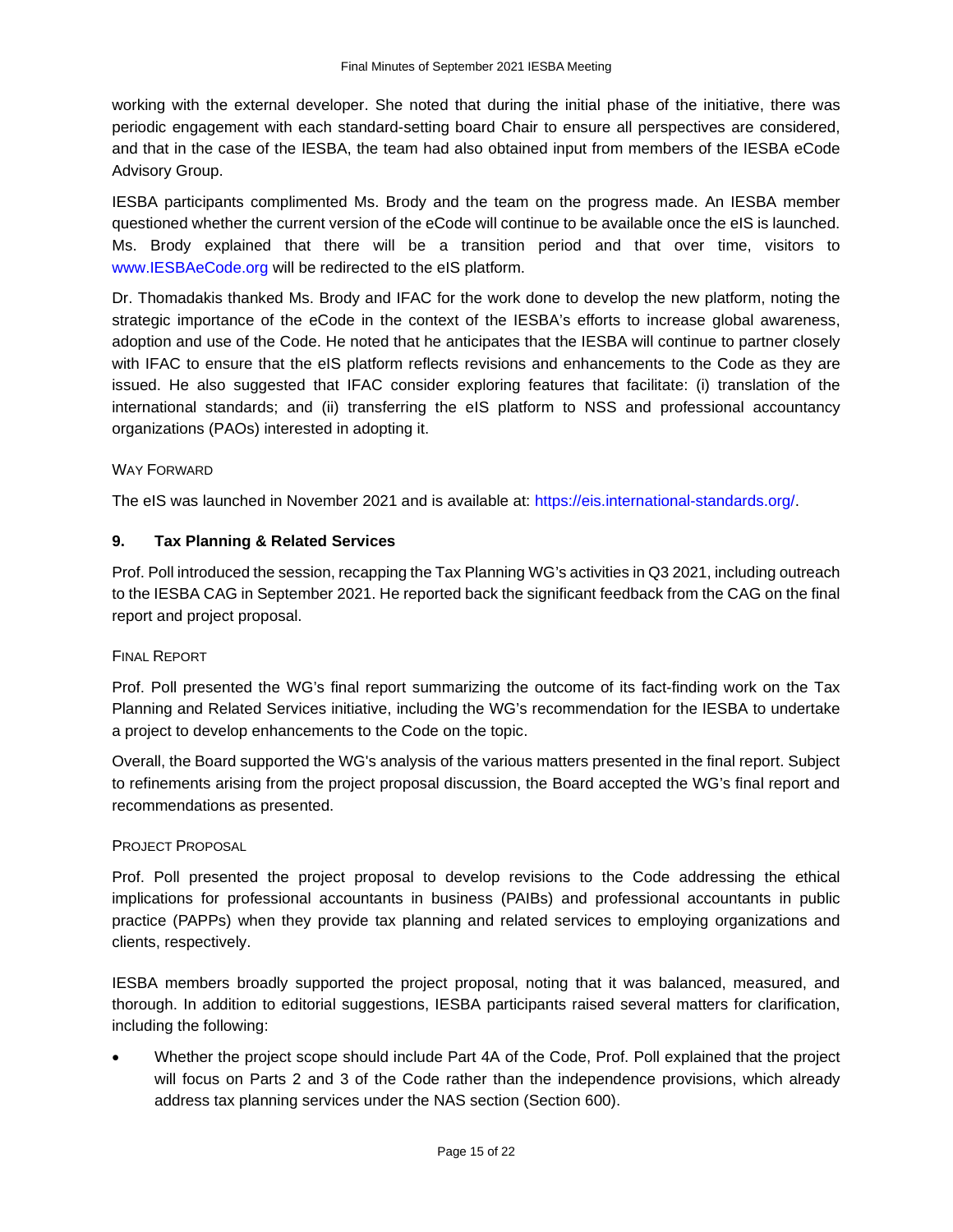- Whether the project proposal could highlight revisions that would influence changes in PAs' behavior. In particular, it was observed that the project proposal seemed to emphasize guidance and application material rather than requirements. It was also suggested that the Task Force coordinates with the Technology Task Force as the Technology project is already considering some amendments to Part 1 of the Code. Prof. Poll noted that there is no intention to limit the project to application material only and that it would be up to the Task Force to consider where enhancements could best be made. He added that the Working Group would also consider linking the project proposal to the Technology project.
- A definitional challenge remained in that the project proposal referred to providing guidance to PAs in assessing what would be "unacceptable" tax planning behavior. It was suggested that the focus should instead be more on what would be deemed professional behavior in relation to tax planning, i.e., through linking to the fundamental principles. Prof. Poll explained that the project proposal used terms such as "acceptable" and "unacceptable" to generally refer to tax planning conduct that is not unlawful. Nevertheless, he added the Task Force should consider how best to leverage existing concepts and principles in the Code.
- The guidance the project will develop could be envisioned to be along the lines of the IFAC Tax Guide for PAOs. However, concerning considerations set at a practical level in the project proposal, there was a concern about speaking to the 'intent' behind tax structures or transactions through the reference to the intent test under the inducements provisions in the Code. If that approach were taken, it was suggested that there would be a need for a framework to determine what is acceptable or unacceptable. Prof. Poll clarified that the WG intended to outline a possible approach to tackle the "gray zone" but not to pre-judge that this approach would be the solution.
- There should be no differentiation between PIE and non-PIE entities in terms of the principles, although there might be a need to acknowledge differential risks from a perception point of view. Prof. Poll acknowledged the point and noted that the WG would consider reflecting it in the project proposal. In this regard, it was noted that from the perspective of public perceptions, the most egregious tax scandals in the UK had concerned primarily wealthy individuals and not corporate entities.
- The project will be addressing a sensitive matter as every jurisdiction will be concerned if there is an attempt to impinge on its sovereignty to set tax laws and regulations. Accordingly, a good communication strategy will be key.
- Clarification is needed as to the circumstances in which a PAIB would need to communicate with those charged with governance (TCWG) in the context of tax planning. Prof. Poll noted that in the WG's outreach to CFOs and tax directors, some had pointed to the relevance of internal policies or procedures regarding reporting matters to TCWG.
- A perceived inconsistency in that the project proposal indicated that the project would not address tax morality, and yet it seemed to address societal issues related to the Environmental, Social and Governance (ESG) movement.
- Concerns about PAs being held responsible for tax strategies their jurisdictions have chosen to pursue and, in targeting the economic substance of transactions, potentially overriding national tax laws and regulations. In this regard, it was noted that there would be a potential for tax planning work to be diverted to unregulated parts of the tax advisory market. Prof. Poll acknowledged the concerns and the need for caution. He noted that there was no intention for the project to override national laws and regulations and that this point would be emphasized in the project proposal. He added that the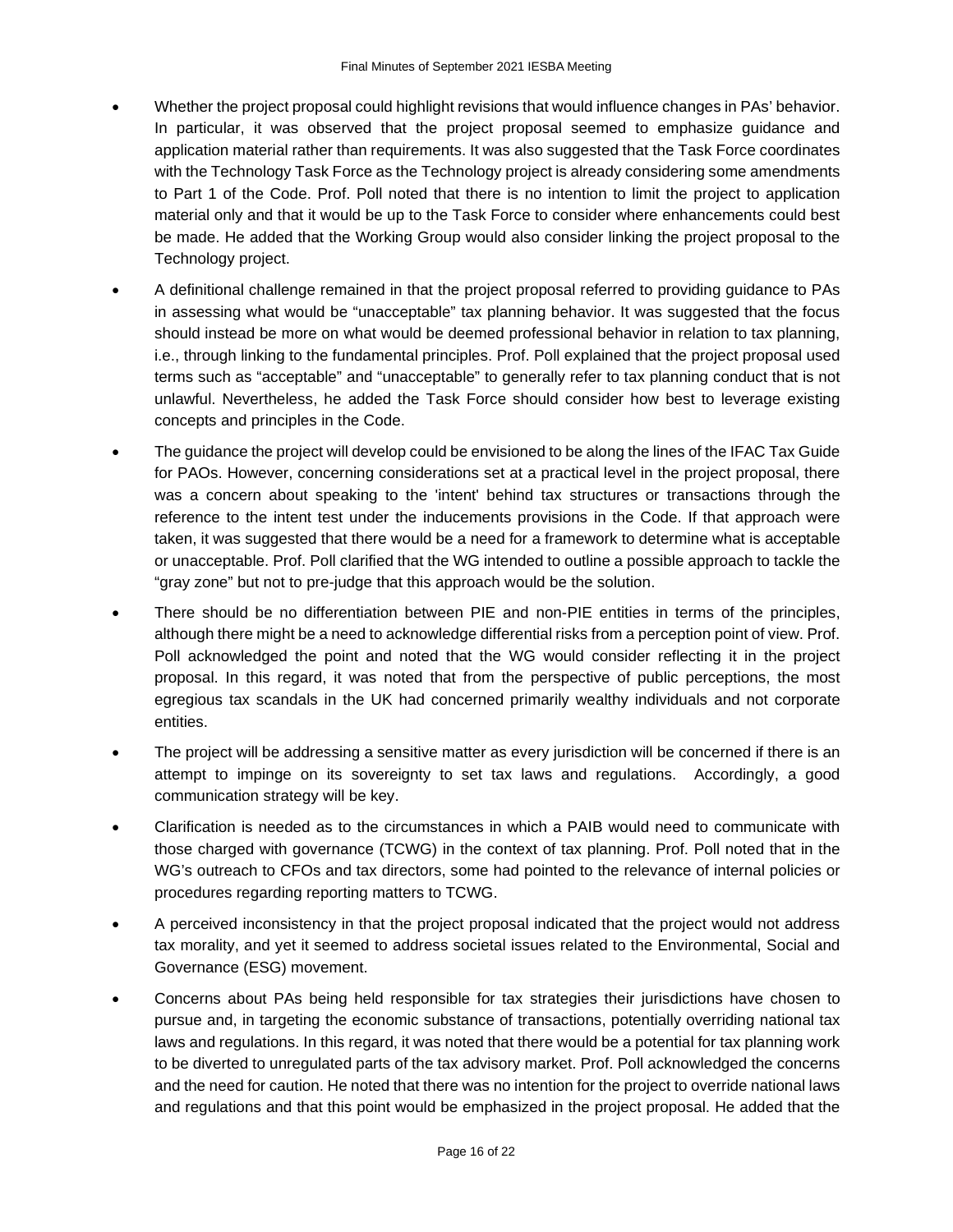WG's intent was to develop a proper approach to guide PAs' conduct when undertaking tax planning activities, noting that the Code currently lacks a framework to assist them in this regard.

• Tax planning is an area where the profession is exposed to reputational risk, potentially impacting public trust. That said, the Task Force should be entrusted with the task of articulating the ethical threshold. In this regard, it was noted that one of the fundamental issues is the threshold issue, i.e., the likelihood that a tax position would be defensible if challenged by a tax authority. Prof. Poll responded that the threshold issue should be left to the Task Force to consider, potentially in the context of assessing whether the reasonable and informed third party (RITP) test would be an appropriate test to apply.

Dr. Thomadakis closed the discussion by noting the complexity of tax laws globally and the uncertain nature of what is considered legal versus illegal and acceptable versus unacceptable tax planning. He congratulated the WG on the diligence and prudence of the approach it has taken. He emphasized that it will be a challenging project and that the Board should be careful not to venture into the tax policy area. Equally, he emphasized that the Board should not prejudge the project's outcome and that the Task Force should be as open-minded as the WG has been.

Dr. Thomadakis also noted that the project's scope should encompass not only corporate taxation but also individual taxation. Finally, he felt that a simple test for whether the outcome would be sound should be whether the principles-based framework would hold equally well in a jurisdiction where the tax burden is high and in one where it is low.

# PIOB OBSERVER'S REMARKS

Mr. Buchanan acknowledged that the concept of legal privilege in the legal profession presents a challenge in the area of tax planning. Nevertheless, he felt that this project should provide an opportunity to engage with the legal profession to encourage it to develop global ethics provisions like those in the IESBA Code. From the PIOB's perspective, he noted that the project was well-scoped and would provide an excellent opportunity to test the application of the new Public Interest Framework. He supported the WG's approach in linking the project's outcome to public interest objectives. He also welcomed the CAG's support for taking ESG considerations into account in developing the project.

Finally, Mr. Buchanan noted that the PIOB has been focused on the timeline for this initiative. Accordingly, he was pleased that there was now a firm timeline put in place. He recommended that the Board keep a high priority on the project.

# APPROVAL

After considering the refinements to the project proposal, the IESBA unanimously approved it.

Dr. Thomadakis announced that all the WG members had agreed to serve on the new Task Force and that it would be chaired by Prof. Poll.

# WAY FORWARD

The IESBA will receive a first update on the new project at its December 2021 meeting.

# **10. Long Association Post-Implementation Review Phase 1**

Mr. Fleck introduced the session by informing the IESBA that a total of 32 responses to the global [stakeholder questionnaire](https://www.ethicsboard.org/publications/iesbas-long-association-post-implementation-review-lapir-questionnaire) had been received. The questionnaire was released in April 2021 as part of the Working Group's information gathering under Phase 1 of the LAPIR.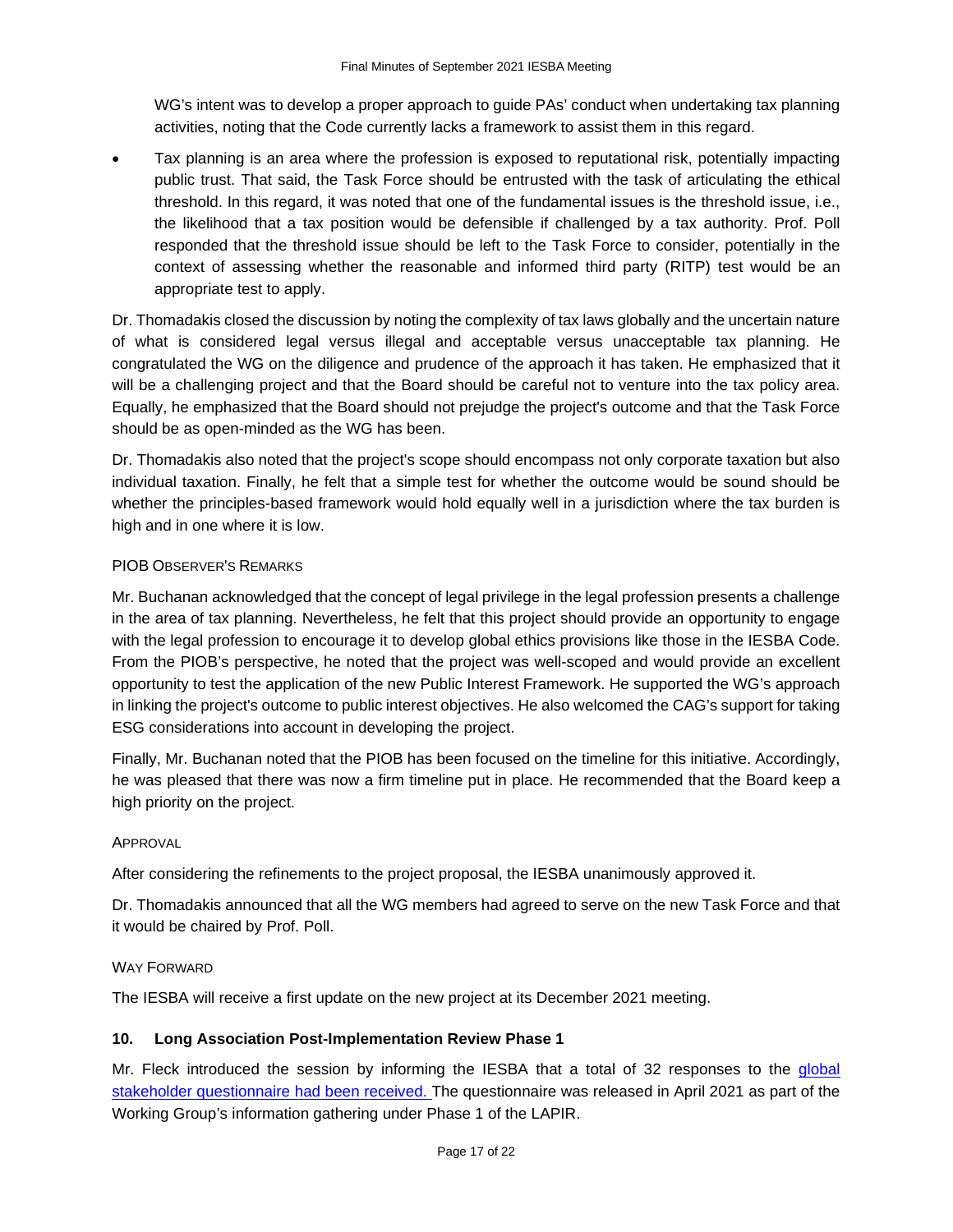Mr. Fleck indicated that the majority of the respondents did not raise any significant concerns about the upcoming expiry of "the jurisdictional provision" (paragraph R540.19 of the Code) for audits of financial statements for periods beginning on or after December 15, 2023. Most respondents also did not raise any significant concerns about the implementation of the 5-year cooling-off period for engagement partners on audits of PIEs. He noted that one key issue highlighted by some respondents relates to challenges for jurisdictions to adopt the 5-year cooling-off period when they have different partner rotation requirements as well as other long association requirements, such as mandatory firm rotation (MFR). In particular, a number of respondents took the view that local bodies in the EU member states cannot legally impose a longer cooling-off period than the 3 years prescribed in the EU Audit Regulation.<sup>[2](#page-17-0)</sup> He also noted that another key issue raised by respondents relates to the potential impact of a longer cooling-off period on smaller firms and firms in smaller jurisdictions due to the more limited number of suitable partners available, which may result in audit market concentration.

Mr. Fleck noted that upon review of the respondents' comments, the Working Group had reached the preliminary view that there are insufficient grounds for the IESBA to extend the effective term of the jurisdictional provision.

A few IESBA members shared concerns expressed by some respondents that extending the cooling-off period to 5 years for engagement partners will place undue resource pressure on smaller firms and even some firms in global networks, potentially adversely impacting audit quality. Those IESBA members suggested extending the term of the jurisdictional provision so that the provision can be reviewed in conjunction with other matters under Phase 2 of the LAPIR. Other IESBA participants supported the Working Group's preliminary view not to extend the term of the jurisdictional provision on the following grounds:

- The jurisdictional provision was included as an exception and a signal to firms that they have an adequate period to take the necessary steps to transition to the longer-cooling off period. As such, if the IESBA reverses that signal now, it risks weakening the incentive for firms to make the necessary adjustments to comply with the revised cooling-off requirement.
- The argument about a 5-year cooling-off period creating an issue for specialist resources would also apply to a 3-year cooling-off period.
- Extending the term of the jurisdictional provision to until the completion of Phase 2 will practically mean that the provision would be extended for at least another 5 years, which would not be in the public interest.
- Extending the cooling-off period for a further 2 years should not cause significant resource issues as firms would need to have arranged for a replacement engagement partner who would generally stay on for more than 3 years given that the maximum time-on period is 7 years.
- It would be more appropriate for firms to seek an exemption from their local regulators in accordance with paragraph R540.9 if they determined they needed a waiver from the stricter cooling-off requirement.
- Phases 1 and 2 have different objectives under the IESBA's Strategy and Work Plan 2019-2023 and they should not be conflated.

<span id="page-17-0"></span><sup>&</sup>lt;sup>2</sup> Article 17 (7), EU Regulation No.  $537/2014$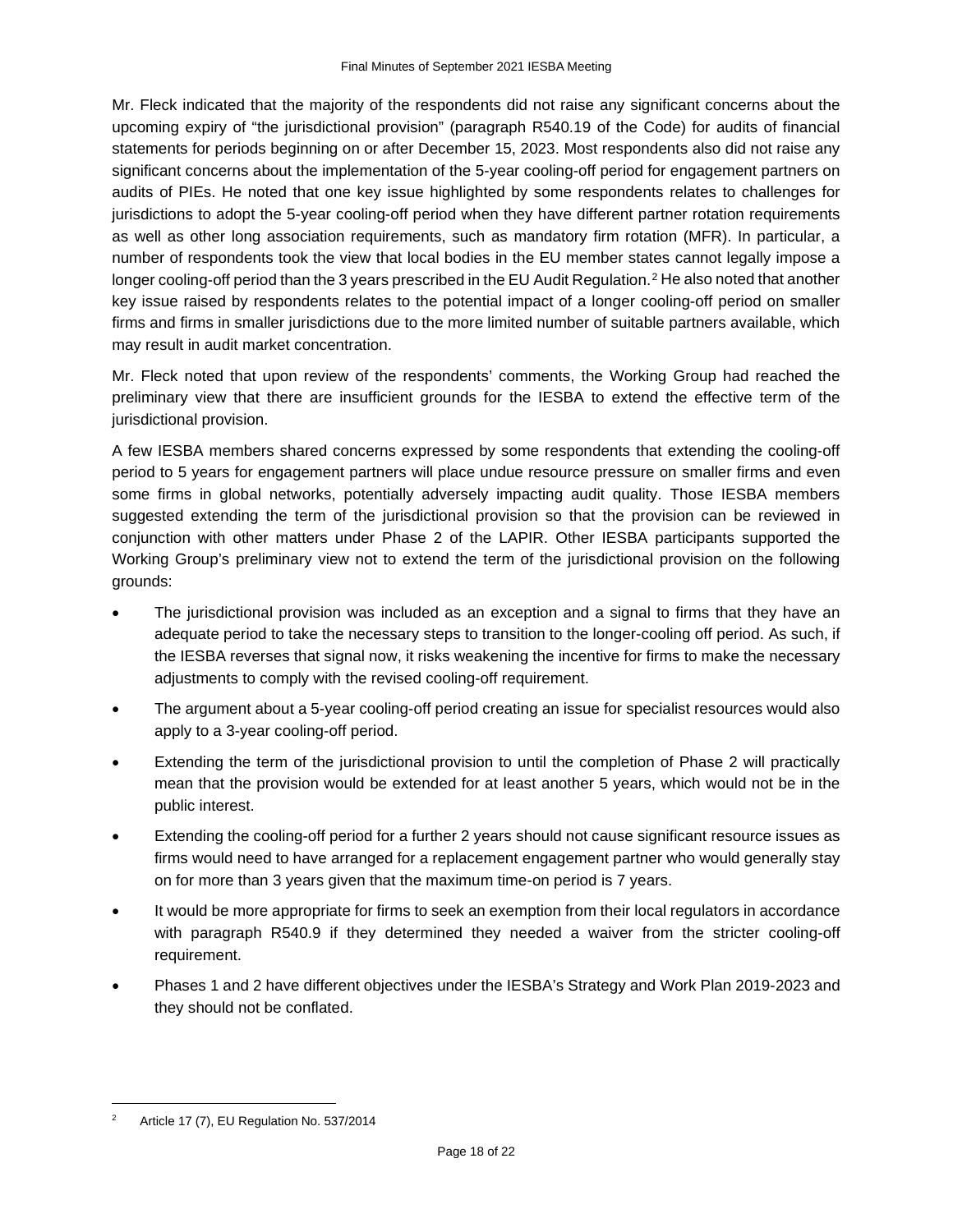• Feedback IESBA staff has received after the finalization of the revised long association provisions indicates that some within the regulatory community have questioned the basis for a lengthy transition to the 5-year cooling-off period.

In response to a query on the adoption status of the 5-year cooling-off period by jurisdictions, Mr. Fleck indicated that the Working Group will provide more information in that regard in its final report. This would include any additional information obtained during the upcoming IESBA-National Standard Setters (NSS) meeting in October 2021.

The IESBA reaffirmed that other long association measures such as MFR, mandatory re-tendering and joint audit should only be considered under Phase 2 of the LAPIR.

Mr. Siong advised the Board that if it concludes at its December 2021 meeting that the term of the jurisdictional provision should not be extended, it should communicate its decision publicly but would not otherwise need to take any further action.

Mr. Buchanan expressed support for the IESBA's direction of travel for Phase 1 of the LAPIR.

# WAY FORWARD

The Working Group will present its final report and recommendations for Phase 1 of the LAPIR to the Board at the November-December 2021 IESBA meeting.

# **11. Engagement Team – Group Audits Independence**

Ms. Soulier, Chair of the Task Force, updated the IESBA on certain comments raised by IAASB staff relating to potential Quality Management (QM)–related conforming amendments, arising from the finalization of the IAASB's QM Standards, which the Task Force would further consider as part of this project. She then outlined the draft proposed changes to Section 400 related to the revised definition of engagement team (ET) and Section 405 relating to independence for group audits. She also briefed the Board on the Task Force's coordination efforts with IAASB representatives since June 2021 in relation to the IAASB's project to revise ISA 600.[3](#page-18-0) During the meeting, Ms. Soulier also reminded the Board that the Task Force's work is dependent on the progress of the ISA 600 Task Force's work.

# DEFINITIONS OF ENGAGEMENT TEAM AND AUDIT TEAM

Following the June [2021](https://www.ethicsboard.org/meetings/june-9-11-14-25-2021-virtual) Board meeting, Ms. Soulier informed the Board that the Task Force had taken into account the feedback from Board members in proposing the final refinements to the explanatory paragraphs attached to the definitions of ET and audit team (AT). She reminded the Board that the definition of ET as proposed aligns with the definition in ISA 220 (Revised).[4](#page-18-1) Ms. Soulier also clarified that external experts who provide consultation on an engagement may, depending on the nature of the consultation, be considered members of the AT but are not captured within the definition of ET.

Among other matters, IESBA participants raised the following for the Task Force's further consideration:

• Whether independence requirements with respect to service providers, especially those outside a firm's network, could be clarified as it is common for firms to use them, especially on group audit engagements. Ms. Soulier reminded the Board that the concept of "service providers" is defined in

<span id="page-18-0"></span><sup>3</sup> ISA 600, *Special Considerations—Audits of Group Financial Statements (Including the Work of Component Auditors)*

<span id="page-18-1"></span><sup>4</sup> ISA 220 (Revised), *Quality Management for an Audit of Financial Statements*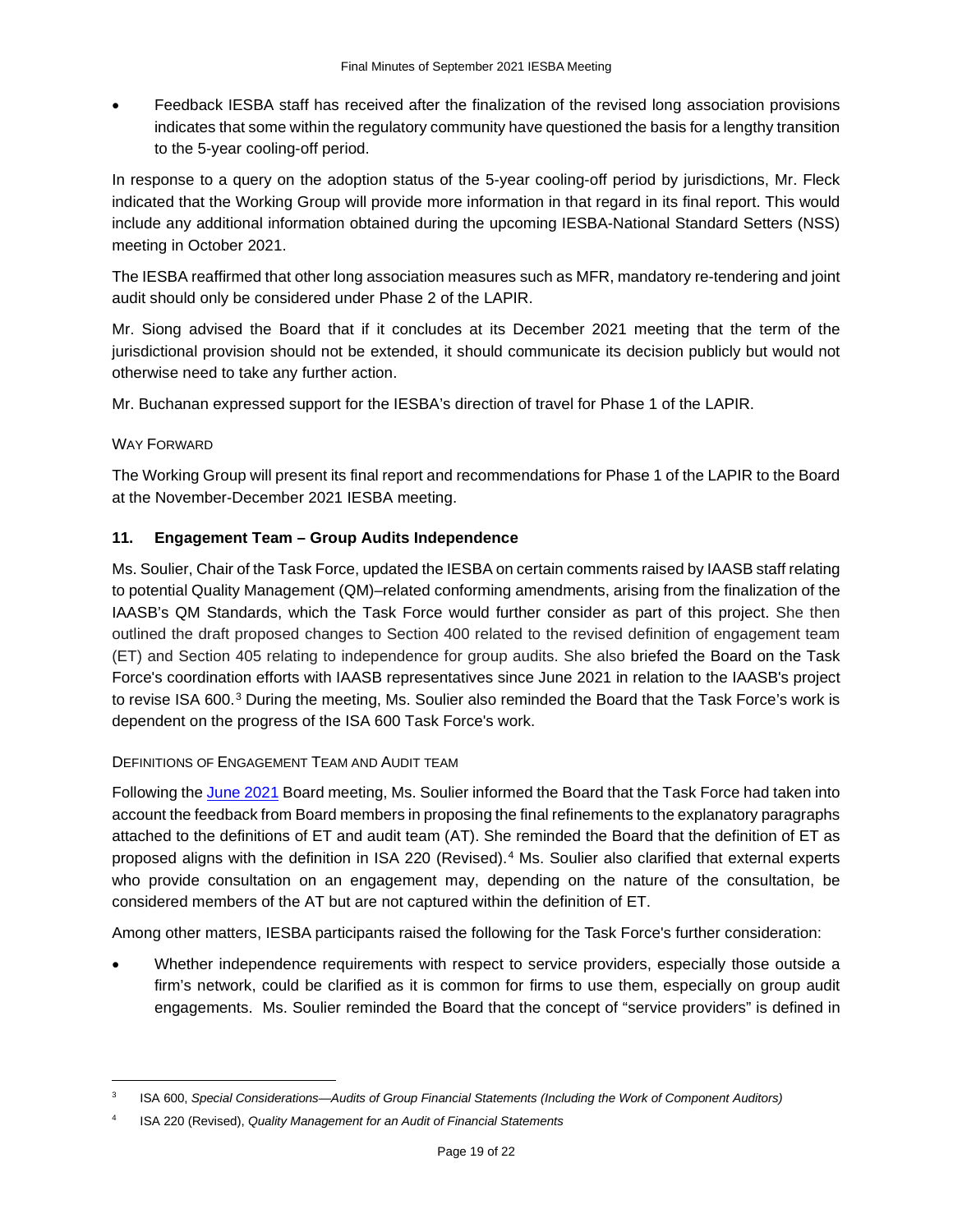ISQM 1[5](#page-19-0) and that the Task Force is addressing service providers' independence in the context of group audits in Section 405.

- The purpose of additional application material in Section 400 for terms that will already be defined in the Glossary. Ms. Soulier explained that the Task Force intended to provide further examples of the various individuals considered part of the ET or AT given that questions had been raised in previous Board and CAG discussions regarding who is or is not captured within those definitions. As an illustration, she noted that "network firm" is a defined term in the extant Code and Section 400 clarifies how it is operationalized in the Code via a few scenarios.
- Whether the phrase "depending on the nature of the consultation" could be clarified. Ms. Soulier noted that the Task Force will further consider refinements to the example to clarify the intent.
- Whether further clarification could be provided regarding the individuals captured within the definition of ET and if it includes individuals from component auditor (CA) firms. Ms. Soulier explained that the discussion on individuals from CA firms will be in Section 405 Group Audits, and that the Task Force intends to keep Section 400 generic.

## UPDATED STRAWMAN SECTION 405

Following the [June 2021](https://www.ethicsboard.org/meetings/june-9-11-14-25-2021-virtual) Board meeting, Ms. Soulier presented an updated strawman of Section 405, structured to reflect:

- Proposed definitions specific to group audits independence;
- A new subsection addressing the independence of non-network CAs;
- Application material to clarify independence expectations for individual team members; and
- Breaches provisions, including communication with TCWG.

In generally supporting the direction of the strawman, IESBA participants raised the following for the Task Force's further consideration:

# *Proposed Terms and Definitions*

• Concerning the additional explanatory material attached to the definition of a component audit client to clarify the nature of work that could be performed by a CA firm, whether the wording could be simplified by referring to a CA firm carrying out procedures on the component audit client's financial information rather than referring also to work being carried out on its financial statements.

In this regard, it was noted that it is not within the structure of the Code to place defined terms within Section 405 itself, and instead, those definitions should be in the Glossary of Terms.

Ms. Soulier confirmed the Task Force's intention to align the terminology in Section 405 with that in ISA 600 (Revised). She informed the Board that CAs could play dual roles with respect to a component audit client and that they would be required to adhere to the independence requirements, even if they may not be expressing an audit opinion as a result. She confirmed that the Task Force intends to capture all types of audit procedures performed by a CA firm and that there was no intention to exclude specific types of engagements.

<span id="page-19-0"></span><sup>5</sup> International Standard on Quality Management (ISQM) 1, *Quality Management for Firms that Perform Audits or Reviews of Financial Statements, or Other Assurance or Related Services Engagement*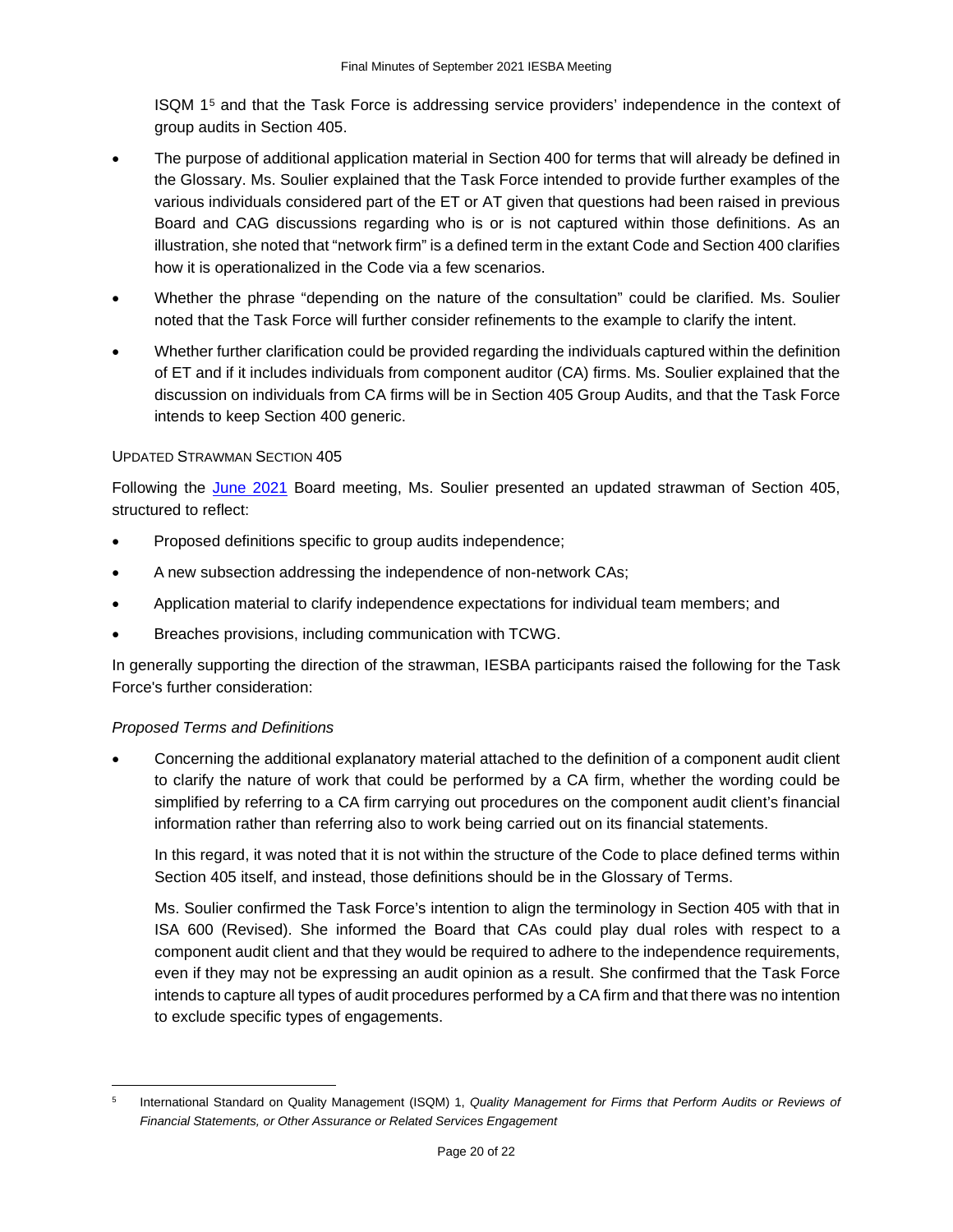The Board agreed to move all the defined terms to the Glossary of Terms. Mr. Siong reminded the Board of the importance of the eCode as there is a mouse-hover function that will exhibit the definition of a defined term within the text of the Code itself.

• Concerning the proposed definition of a component audit client, whether the Task Force's intention to reference a business unit as an example of a component for the purpose of specifying the independence requirements was sufficiently clear. Ms. Soulier explained that the Task Force will pose a question in the explanatory memorandum to seek stakeholders' feedback as to whether they have difficulty understanding the application of the definition of a component audit client.

# *Independence Considerations Applicable to CA Firms Outside the Group Auditor (GA) Firm's Network*

- Regarding the independence considerations for networks firms of the GA firm in paragraph R405.6, whether it would be more appropriate to make clear that all network firms are required to be independent. Ms. Soulier explained that in the extant Code, the network firms of the firm are required to be independent of the audit client regardless of their participation in the group audit.
- Regarding the structure of Section 405 where references are made to other provisions in Part 4A, a caution that readers may misinterpret some of these provisions as drafted given that Part 4A does not deal with group audits. Ms. Soulier indicated that the Task Force would reconsider the wording of the relevant paragraphs in Section 405 to avoid any potential confusion.

# *Non-assurance Services (NAS)*

- Whether the provision addressing NAS would be better placed in a Frequently Asked Questions (FAQs) document.
- Whether the Task Force could revisit the provision as it did not appear to correctly reflect the NAS provisions.

# *Breaches of Independence by a Component Auditor Firm*

- Whether proposed paragraph 405.12 A1, which refers to some provisions in ISA 600 (Revised), was needed given that the provisions in the latter are based on what the Code specifies in terms of the process for dealing with a breach of independence. It was suggested that the other proposed provisions addressing breaches would suitably explain the Task Force's intentions in terms of communication of a breach by the CA firm to the group engagement partner.
- Regarding paragraph 405.12 A2, a suggestion to consider articulating the actions that a CA firm within the GA firm's network would be required to undertake, given that extant paragraph R400.80 refers to the firm and does not technically apply to a CA firm.

# TIMELINE

In terms of the preparations for the approval of the exposure draft (ED), an IESBA member queried whether a mid-quarter Board meeting would be needed to consider how the Task Force has addressed all of the matters raised during this meeting and to ensure that the timetable remains on track vis-à-vis coordination with the IAASB's approval of ISA 600 (Revised). Mr. Siong advised that the Task Force be allowed the opportunity to consider the Board feedback from this meeting and consult as needed with the relevant Board members who raised comments, with the Task Force providing a full report-back to the Board in December.